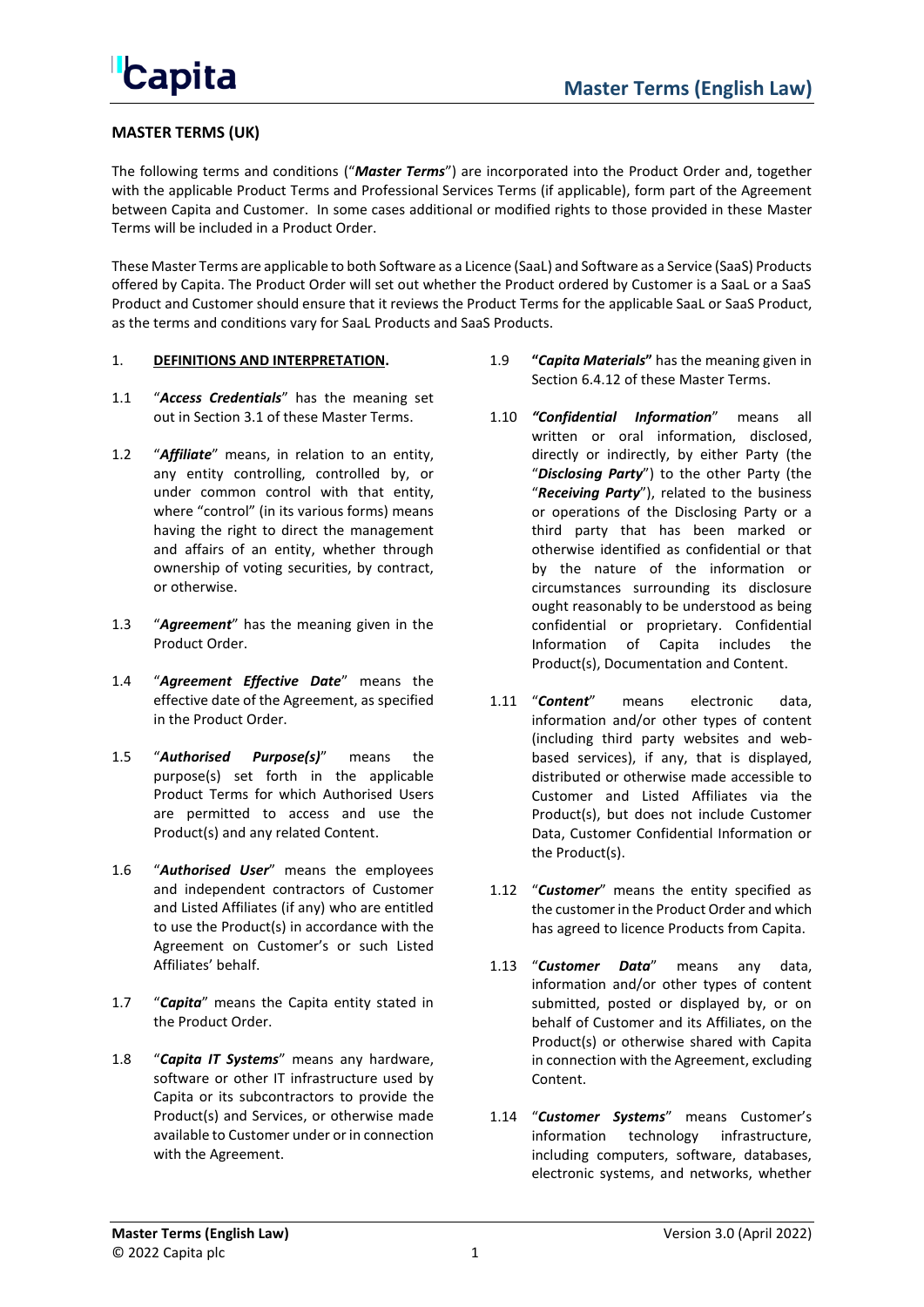operated directly by Customer or through a third party.

- 1.15 "*Deliverable*" means any deliverable or output to be provided to Customer in connection with Professional Services as set out in the Product Order, excluding any Customer materials contained in the Deliverables and standard Products, Content and Documentation provided by Capita.
- 1.16 "*Documentation*" means any then-current user manual, handbook or other documentation for a Product made available by Capita for Customer's use.
- 1.17 "*Export Control Laws*" has the meaning given to it in Section [5.1](#page-6-0) of these Master Terms.
- 1.18 "*Hosting Fees*" means the hosting fees described as such in the Product Order.
- 1.19 "*Hosting Period*" means, for SaaL Products, the period stated in a Product Order (as it may be renewed or extended per the terms of the Product Order) during which the Hosting Services shall be provided.
- 1.20 "*Hosting Provider*" has the meaning given to it in Section [3.3](#page-5-0) of these Master Terms.
- 1.21 "*Hosting Services*" means: (a) in respect of SaaL Products, the services (if any) described as such in the Product Order or the applicable Product Terms; and (b) in respect of SaaS Products, the hosting of the SaaS Products by Capita or a third party in accordance with the Agreement.
- 1.22 "*Insolvency Event*" means, in respect of either Party: (a) other than for the purposes of a bona fide reconstruction or amalgamation, such Party passing a resolution for its winding up, or a court of competent jurisdiction making an order for it to be wound up or dissolved, or that Party being otherwise dissolved; (b) the appointment of an administrator of, or the making of an administration order in relation to, that Party, or the appointment of a receiver or administrative receiver of, or an encumbrancer taking possession of or selling, the whole or any part of that Party's undertaking, assets, rights or revenue; (c) that Party entering into an arrangement,

compromise or composition in satisfaction of its debts with its creditors or any class of

**Master Terms (English Law)**

them, or taking steps to obtain a moratorium, or making an application to a court of competent jurisdiction for protection from its creditors; (d) that Party being unable to pay its debts, or being capable of being deemed unable to pay its debts, within the meaning of section 123 of the Insolvency Act 1986; (e) that Party entering into any arrangement, compromise or composition in satisfaction of its debts with its creditors; or (f) that Party ceasing or threatening to cease to carry on business.

- 1.23 "*Intellectual Property Rights*" means all intellectual and industrial property rights of any type or nature recognised in any jurisdiction in the world, including copyrights, moral rights and other rights associated with works of authorship; trade secrets and know-how; patents, patent rights, and other rights in inventions; trade marks (whether registered or unregistered), trade names, trade dress, service marks, logos, symbols and other source identifiers; and including applications and registrations for, and extensions, continuations, renewals, and re-issuances of any of the foregoing.
- 1.24 "*Licence Fees*" means the licence and/or subscription fees described as such in the Product Order.
- 1.25 "*Listed Affiliate*" means a Customer Affiliate listed in a Product Order as a Customer entity authorised to use one or more of the Products listed therein during the applicable Usage Period.
- 1.26 "*Maintenance Release*" has the meaning given to it in the applicable Product Terms.
- 1.27 "*New Version*" has the meaning given to it in the applicable Product Terms.
- 1.28 "*Payment Terms*" means the merchant payment terms and conditions incorporated where applicable into the Product Order.
- 1.29 "*Product Order*" means the order, in the form prescribed by Capita, submitted by Customer for one or more Products and accepted by Capita and which incorporates these Master Terms, the applicable Product Terms and, if applicable, the Professional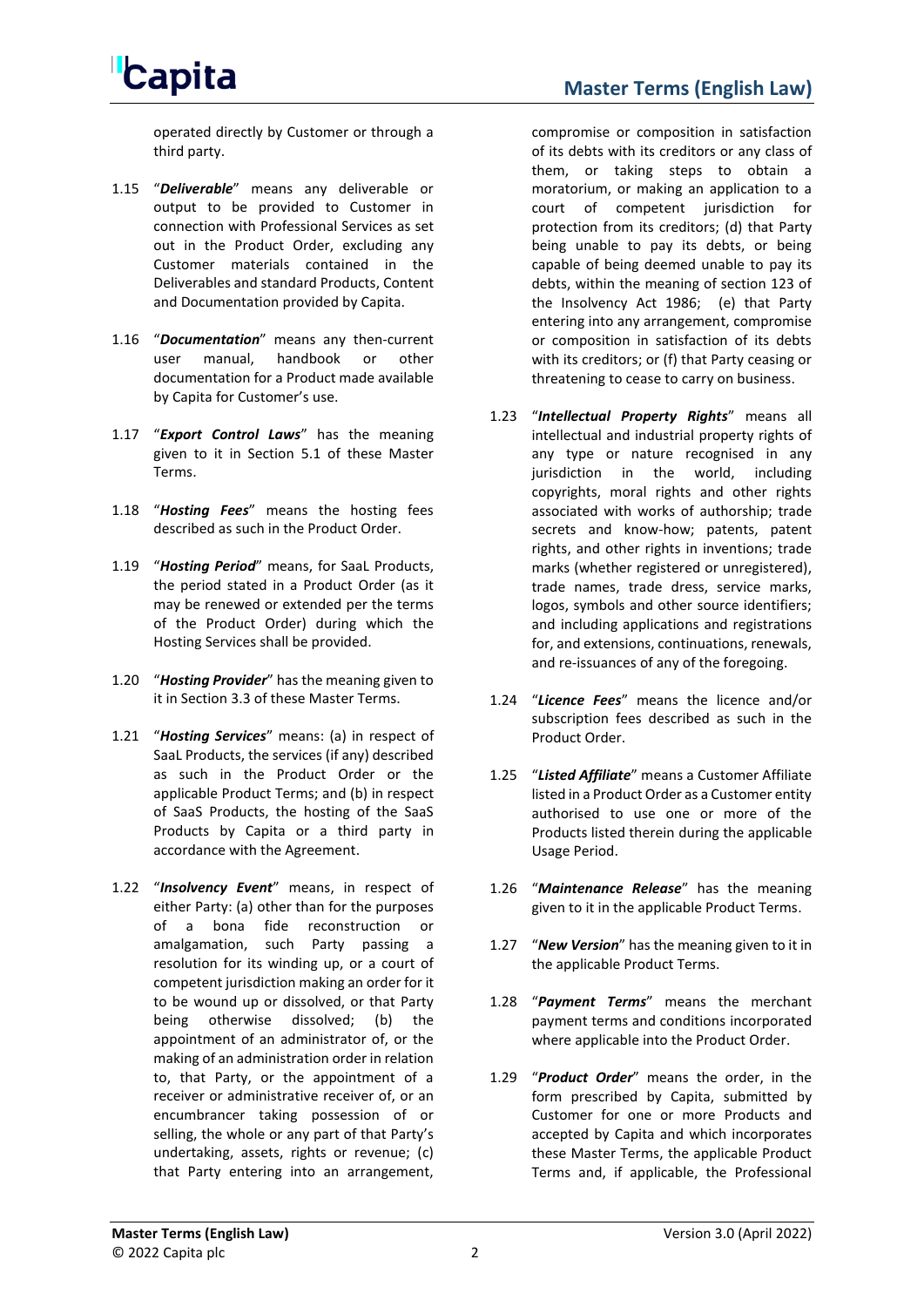Services Terms.

- 1.30 "*Product Terms*" means the additional terms and conditions (including the Usage Rights, Payment Terms and terms describing and governing the Support Services and/or Hosting Services (if any), and any documents incorporated, or referred to, therein) applicable to each Product (and related Content) ordered by Customer and which are incorporated into the Product Order.
- 1.31 "*Product(s)*" means the SaaL Product(s) and/or SaaS Product(s) (including any configuration of such Product(s) by Customer or its Authorised Users) set out in the Product Order, and excludes Content and Third Party Services.
- 1.32 "*Professional Services*" means the professional services (such as installation, configuration, consulting, training and exit assistance) to be delivered by Capita to Customer as specified in the Product Order.
- 1.33 "*Professional Services Fees*" means the fees for Professional Services described as such in the Product Order.
- 1.34 "*Professional Services Terms*" means the terms describing and governing the Professional Services (if any) provided by Capita and which are incorporated into the Product Order.
- 1.35 "*Relevant Period*" has the meaning set out in Section [11.2](#page-15-0) of these Master Terms.
- 1.36 "*Representatives*" has the meaning set out in Section [9](#page-12-0) of these Master Terms.
- 1.37 "*Restricted Item*" has the meaning set out in Section [6.1](#page-6-1) of these Master Terms.
- 1.38 "*SaaL Product(s)*" means software products (including any Maintenance Releases and New Versions) licensed to Customer under the Agreement.
- 1.39 "*SaaS Product(s)*" means software-as-aservice subscription products, including updates thereto made generally available by Capita to its customers, to which Customer is granted access under the Agreement.
- 1.40 "*Services*" means Support Services,

Professional Services and Hosting Services (as applicable).

- 1.41 "*Support Fees*" means the fees for Support Services described as such in the Product Order.
- 1.42 *"Support Hours"* means any period of hours specified in the Product Order (or applicable Product Terms) during which Capita shall provide the Support Services detailed in the Product Order.
- 1.43 "*Support Period*" means the period stated in a Product Order (as it may be renewed or extended per the terms of the Agreement) during which Capita shall supply, and Customer shall take and pay for, the Support Services.
- 1.44 "*Support Services*" means the support services provided by Capita pursuant to the Agreement, excluding any Professional Services and Third Party Services.
- 1.45 "*Suspension*" means a suspension of a SaaS Product) or any Services in accordance with Section [2.6](#page-3-0) of these Master Terms.
- 1.46 "*Third Party Services*" has the meaning set out in Section [7.3](#page-9-1) of these Master Terms.
- 1.47 "*Third Party Software*" means any opensource or other software relating to a Product that are not proprietary to Capita.
- 1.48 "*Usage Period*" means the period stated in the Product Order (as it may be renewed or extended per the terms of the Agreement) during which Customer's Authorised Users are permitted to use and/or access the Product(s) listed therein.
- 1.49 "*Usage Rights*" means the licence to use or right to access (as applicable) the Product, Content and/or Documentation as set out in the applicable Product Terms.
- 1.50 Unless the context requires otherwise: (a) "including" (and any of its derivative forms) means including but not limited to; (b) "may" means has the right, but not the obligation to do something and "may not" means does not have the right to do something; (c) "will" and "shall" are expressions of command, not merely expressions of future intent or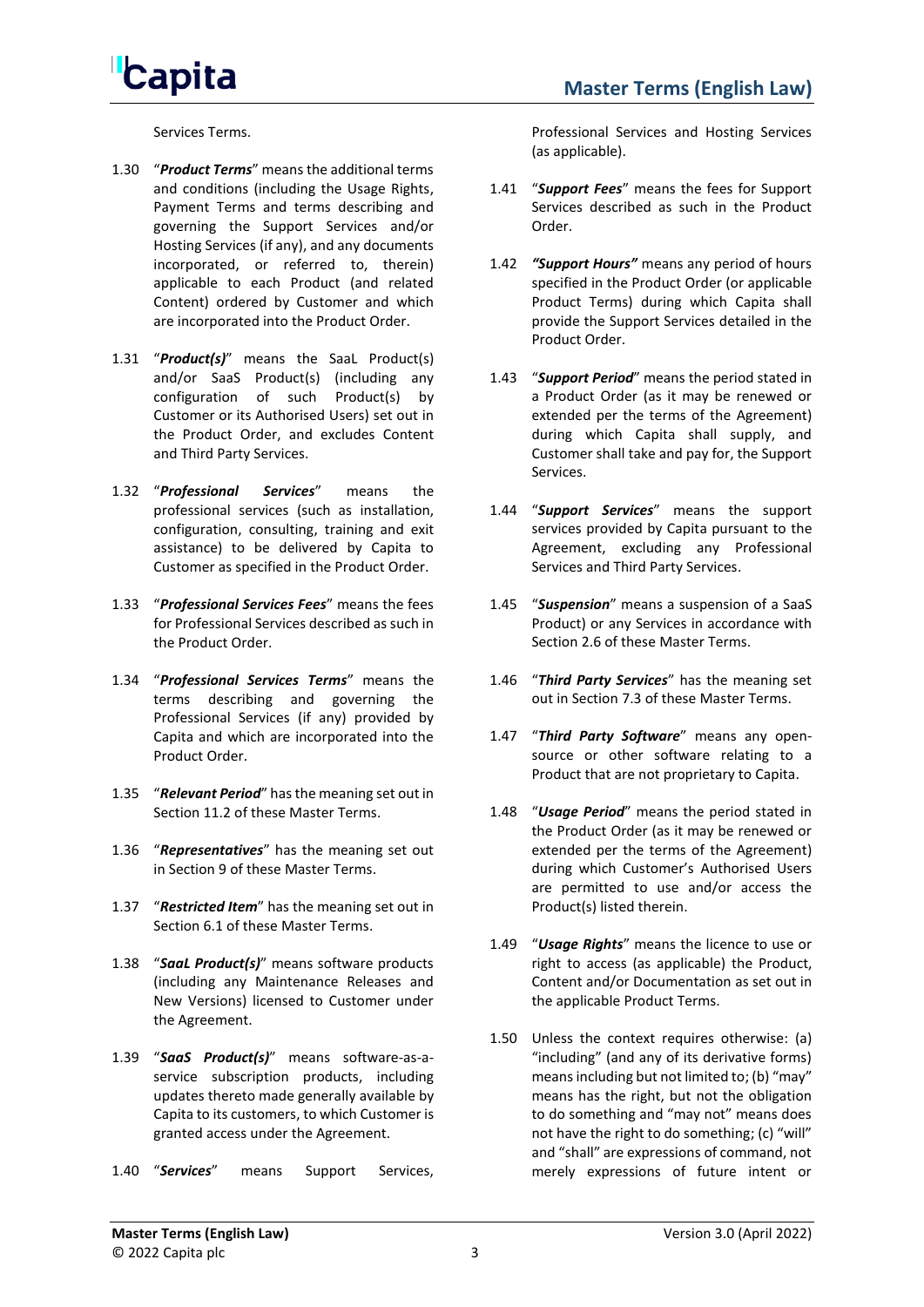expectation; (d) "written" or "in writing" is used for emphasis in certain circumstances, but that will not derogate from the general application of the notice requirements set forth in the Agreement in those and other circumstances; (e) use of the singular imports the plural and vice versa; and (f) use of a specific gender imports the other gender(s).

- 1.51 A reference to a statute or statutory provision: (a) is a reference to it as amended, extended or re-enacted from time to time; and (b) shall include all subordinate legislation made from time to time under that statute or statutory provision.
- 1.52 In the Agreement, Capita and Customer are sometimes referred to individually as a "*Party*" and together as the "*Parties*".

### 2. **USAGE RIGHTS.**

- 2.1 Customer's and its Listed Affiliates' Usage Rights are specified in the Product Order and applicable Product Terms. Unless explicitly stated otherwise, such Usage Rights shall be on a non-exclusive and non-transferable basis.
- 2.2 The Agreement does not convey to Customer title to or ownership of the Product(s), Content, Documentation or Deliverables, but only a right of limited use on the terms and conditions set forth herein and in the Product Order (and any applicable Product Terms and Professional Services Terms). All rights not expressly granted by Capita to Customer are reserved by Capita and its licensors.
- 2.3 The Product(s), Content and Deliverables may contain proprietary and/or Third Party Software components that are subject to additional or different licence and notice terms. If so, Customer shall (and shall procure that any Listed Affiliates and its and their Authorised Users shall) comply with all applicable licence and notice terms identified in the Product Order (or applicable Product Terms) or notified by Capita to Customer from time to time.
- 2.4 Customer and Listed Affiliates may exercise the Usage Rights through Authorised Users. Customer is responsible and liable for all

uses of the Product(s), Content, Documentation and Deliverables resulting from access provided by Customer or any Listed Affiliate, directly or indirectly, whether such access or use is permitted by, or in violation of, the Agreement. Without limiting the generality of the foregoing, Customer is responsible for all acts and omissions of Listed Affiliates and Authorised Users, and any act or omission of a Listed Affiliate or an Authorised User that would constitute a breach of the Agreement if taken by Customer will be deemed a breach of the Agreement by Customer. Customer shall make all Listed Affiliates and Authorised Users aware of the provisions of the Agreement as applicable to such Listed Affiliates' and Authorised Users' use of the Product(s), Content, Documentation or Deliverables and shall cause Listed Affiliates and Authorised Users to comply with such provisions.

- 2.5 Customer may make a reasonable number of copies of the SaaL Product(s) and Documentation solely for back-up and archival purposes. When doing so, Customer shall reproduce and include all copyright, trade marks (whether registered or unregistered), and other proprietary rights notices on any copies it makes (or has made) of the SaaL Product(s) and Documentation, including partial copies. Any copies Customer makes (or has made) of the SaaL Product(s) or Documentation, in whole or in part, are the property of Capita (and its licensors).
- <span id="page-3-0"></span>2.6 In addition to Capita's suspension rights under Section [8.5.2](#page-11-0) below, Capita may directly or indirectly, suspend or otherwise deny Customer's (including any Authorised User's) access to, or use of, all or any part of a SaaS Product or any Services provided under a Product Order without incurring any resulting obligation or liability, if:
	- 2.6.1 Capita reasonably determines that:
		- (a) there is a threat or attack on the SaaS Product or the Services;
		- (b) Customer's or any Authorised User's use of the SaaS Product or the Services disrupts or poses a security risk to Capita, the SaaS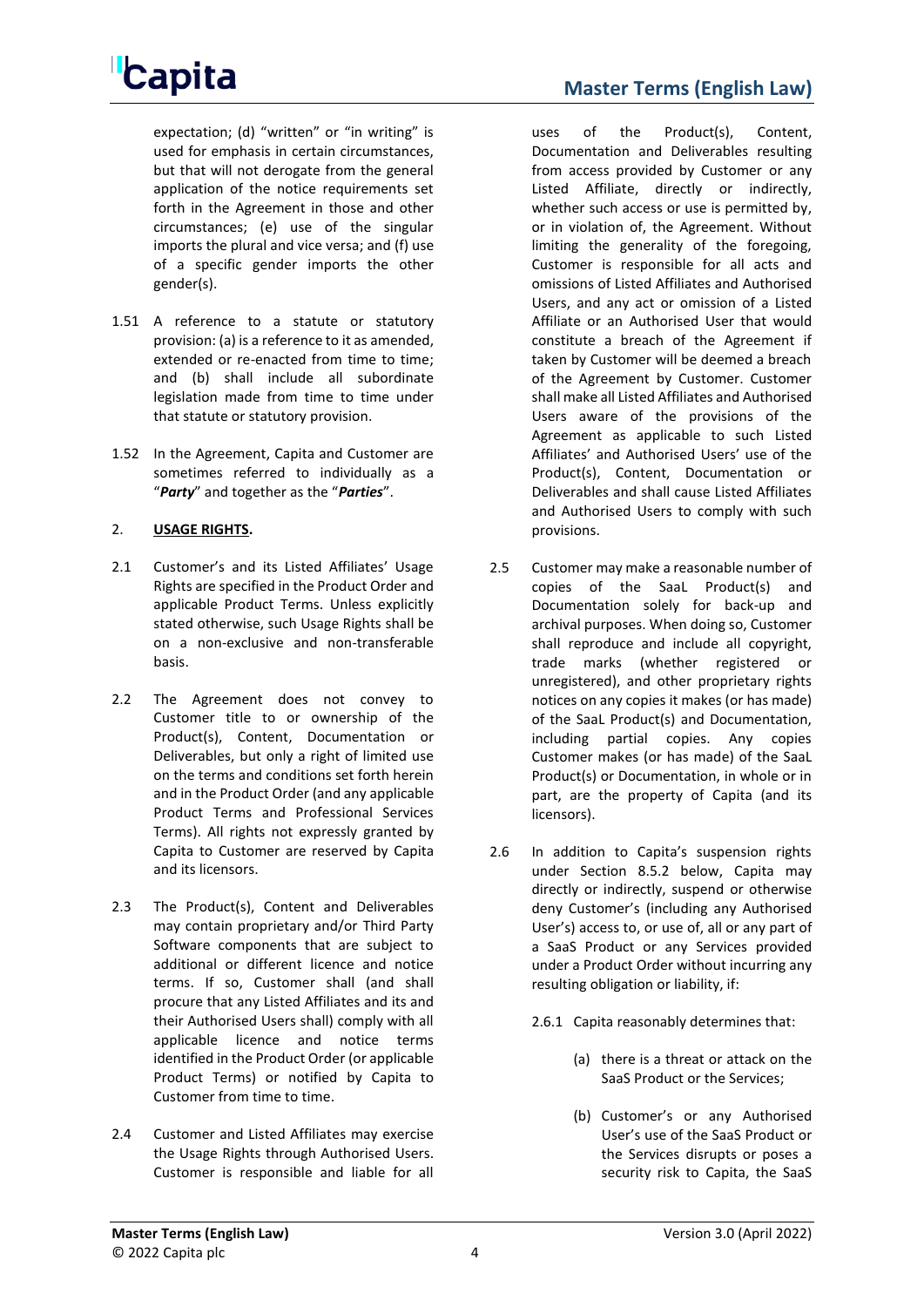Product or the Services or to any other customer or vendor of Capita;

- (c) Customer, or any Authorised User, is using the SaaS Product or the Services for fraudulent or illegal activities;
- (d) Customer has ceased to continue its business in the ordinary course, made an assignment for the benefit of creditors or similar disposition of its assets, or become the subject of any bankruptcy, reorganisation, liquidation, dissolution, or similar proceeding; or
- (e) Capita's provision of the SaaS Product(s) or the Services to Customer or any Authorised User is prohibited by applicable law;
- 2.6.2 any vendor of Capita has suspended or terminated Capita's access to or use of any third party services or products required to enable Capita to provide, or Customer to access, the SaaS Product(s) or the Services; or
- 2.6.3 Customer is in breach of the Usage Rights (or any other access and/or license terms and restrictions) specified under the Agreement.
- <span id="page-4-1"></span>2.7 Capita shall use commercially reasonable efforts to provide written notice of any Suspension and to provide updates regarding resumption of access to the SaaS Product(s) and/or the Services (as applicable) following any Suspension. Capita shall use commercially reasonable efforts to resume providing access to the SaaS Product(s) and/or the Services (as applicable) as soon as reasonably possible after the event giving rise to the Suspension is cured. Capita will have no liability for any damage, liabilities, losses (including any loss of data or profits), expenses, or any other consequences that Customer may incur as a result of a Suspension or as a result of suspension in accordance with Section [8.5.2](#page-11-0) of these Master Terms. Section [2.6](#page-3-0) and this Section [2.7](#page-4-1) do not limit any of Capita's other rights or remedies, whether at law, in equity,

or under the Agreement (including, without limitation, Capita's rights to terminate the Agreement).

- 2.8 Capita reserves the right, in its sole discretion, to charge Customer, and Customer agrees to pay, any charges, fees or other costs incurred by Capita in resuming the provision of access to the Product(s) or Services following a Suspension, or any suspension in accordance with Section [8.5.2](#page-11-0) of these Master Terms that is caused by, or attributed to, in Capita's opinion, Customer or any Authorised User.
- <span id="page-4-2"></span>2.9 Without prejudice to Capita's other rights or remedies, whether at law, in equity, or under the Agreement (including, without limitation, Capita's rights to terminate the Agreement), if any unauthorised use is made of the Product(s), Content or Documentation and such unauthorised use is attributable to any act or omission of, or through, Customer (including breach of any of the provisions of the Agreement), then Customer shall immediately be liable to pay Capita an amount equal to the fees that Capita would have charged, had Capita authorised the unauthorised use at the beginning of the period of that unauthorised use, together with interest at the rate of four per cent (4%) per annum above Barclays Bank Plc's current base rate from time to time; this interest will begin to accrue on the date on which that unauthorised use started and will accumulate on the outstanding balance on a daily basis until paid in accordance with this Section [2.9.](#page-4-2)

### 3. **ACCESS AND HOSTING.**

- <span id="page-4-0"></span>3.1 If necessary for Authorised Users to gain access to or otherwise use or operate a Product, Capita shall provide to Customer the necessary keys and other access protocols or credentials (collectively, "*Access Credentials*") promptly after accepting Customer's Product Order.
- 3.2 If so requested by Capita, Customer shall designate at least one Authorised User to serve as administrator and act as Customer's principal point of contact with Capita for purposes of Customer's account administration.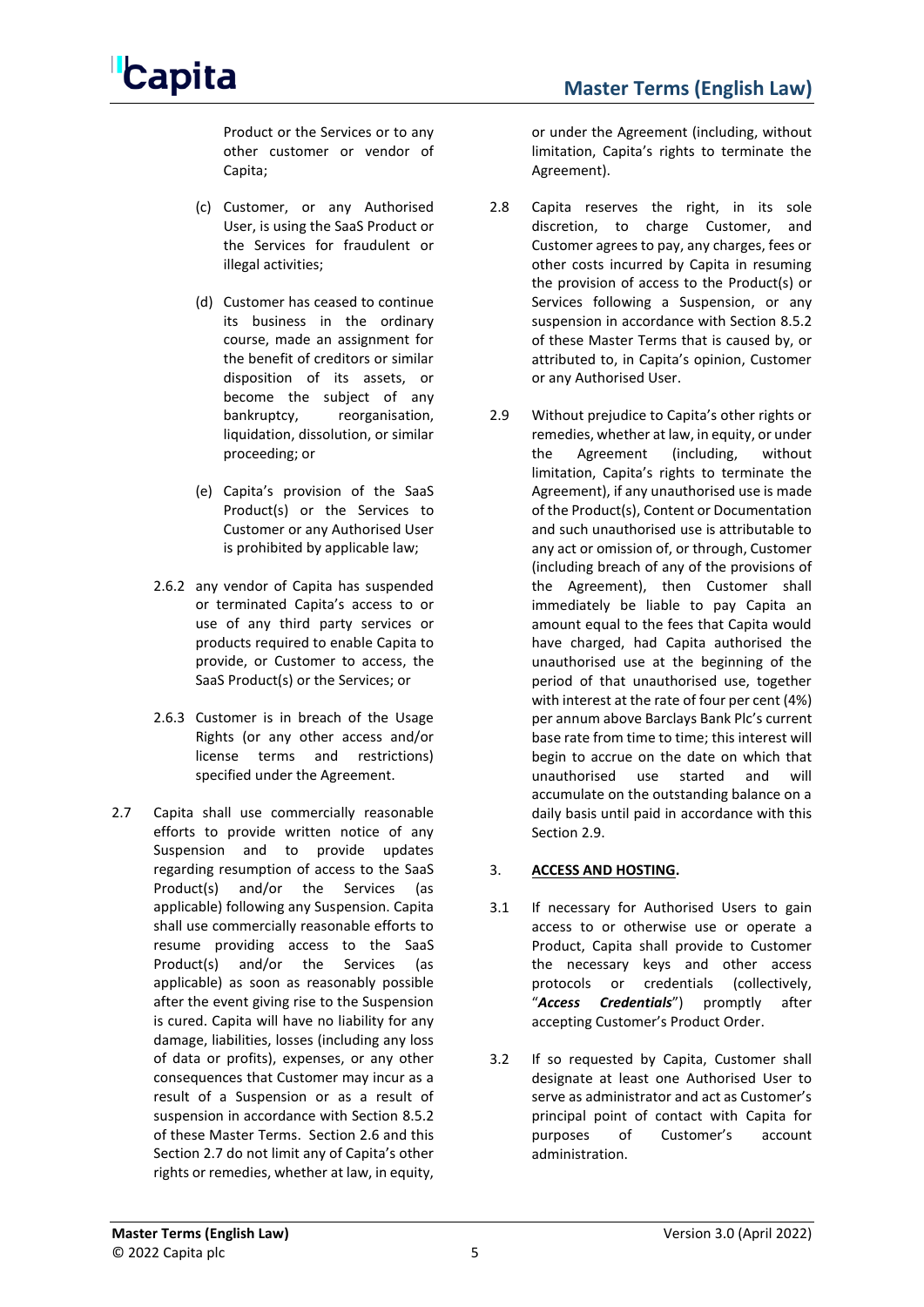- <span id="page-5-0"></span>3.3 For SaaL Product(s), the Product Order (or applicable Product Terms) shall specify whether Capita or Customer (either itself or through a third party hosting provider ("*Hosting Provider*")) will provide the hosting environment for the SaaL Product(s). If Customer is responsible for providing the hosting environment (either itself or through a Hosting Provider) Customer shall:
	- 3.3.1 ensure the hosting environment meets Capita's operating environment specifications for the SaaL Product(s) (including as may be specified in the applicable Product Terms) and is properly configured for installation and operation of the SaaL Product(s);
	- 3.3.2 arrange for Capita to have access to the hosting environment promptly following acceptance of the Product Order for purposes of installing and configuring the SaaL Product(s) for access and use by Authorised Users (where the Product Order provides that Capita is responsible for such installation and/or configuration of the SaaL Product(s) in the hosting environment), and thereafter as may be reasonably necessary for Capita's ongoing provision of services; and
	- 3.3.3 if Customer authorises a Hosting Provider to host and operate the SaaL Product(s) on Customer's behalf, first obtain such Hosting Provider's written agreement to be subject to, and comply with, all applicable terms and conditions of the Agreement. In all such cases, Customer shall be responsible and liable for the acts and omissions of its (and its Affiliates') personnel and contractors (including the Hosting Provider) as if they were the acts and omissions of Customer.
- <span id="page-5-1"></span>3.4 If the Product Order (or applicable Product Terms) specifies that Capita is responsible for providing the hosting environment for any of the Products, Capita shall (or shall engage a Hosting Provider to) perform the Hosting Services during the applicable Hosting Period(s). Capita reserves the right to change, discontinue, modify or remove features or functionality from the Hosting

Services upon notice to Customer, including the termination of any Hosting Services where a Hosting Provider providing such Hosting Services on behalf of Capita ends its provision of such Hosting Services.

- 3.5 Unless otherwise specified in the Product Order (or applicable Product Terms), Capita does not guarantee the availability of, or any other service levels relating to, any Hosting Services provided by Capita or any Hosting Provider.
- 3.6 Customer shall comply with:
	- 3.6.1 the terms of any Hosting Provider engaged by Capita for the performance of the Hosting Services, as set out in the Product Order and as updated from time to time, as notified by Capita to Customer; and
	- 3.6.2 any Capita hosting terms as notified by Capita to Customer from time to time.

#### 4. **CONTENT, CUSTOMER DATA AND CUSTOMER SYSTEMS.**

- 4.1 The Product(s) may enable Authorised Users to search for, find, store, manage, and use Content that is provided or made accessible through the Product(s) or to submit, post or display Customer Data to or on the Product(s). Customer acknowledges that Capita does not endorse, support, represent or guarantee the completeness, truthfulness, accuracy, reliability, usefulness, timeliness or other attributes of any Content or Customer Data, nor does Capita review, test or attempt to verify the accuracy or currency of any Customer Data or Content. As between Customer and Capita, Customer is solely responsible for:
	- 4.1.1 determining the suitability of any Content or Customer Data for its intended use by Customer (including any necessary testing); and
	- 4.1.2 as necessary for its intended use, verifying the authenticity, integrity, security and accuracy of the Content and any Customer Data prior to using it.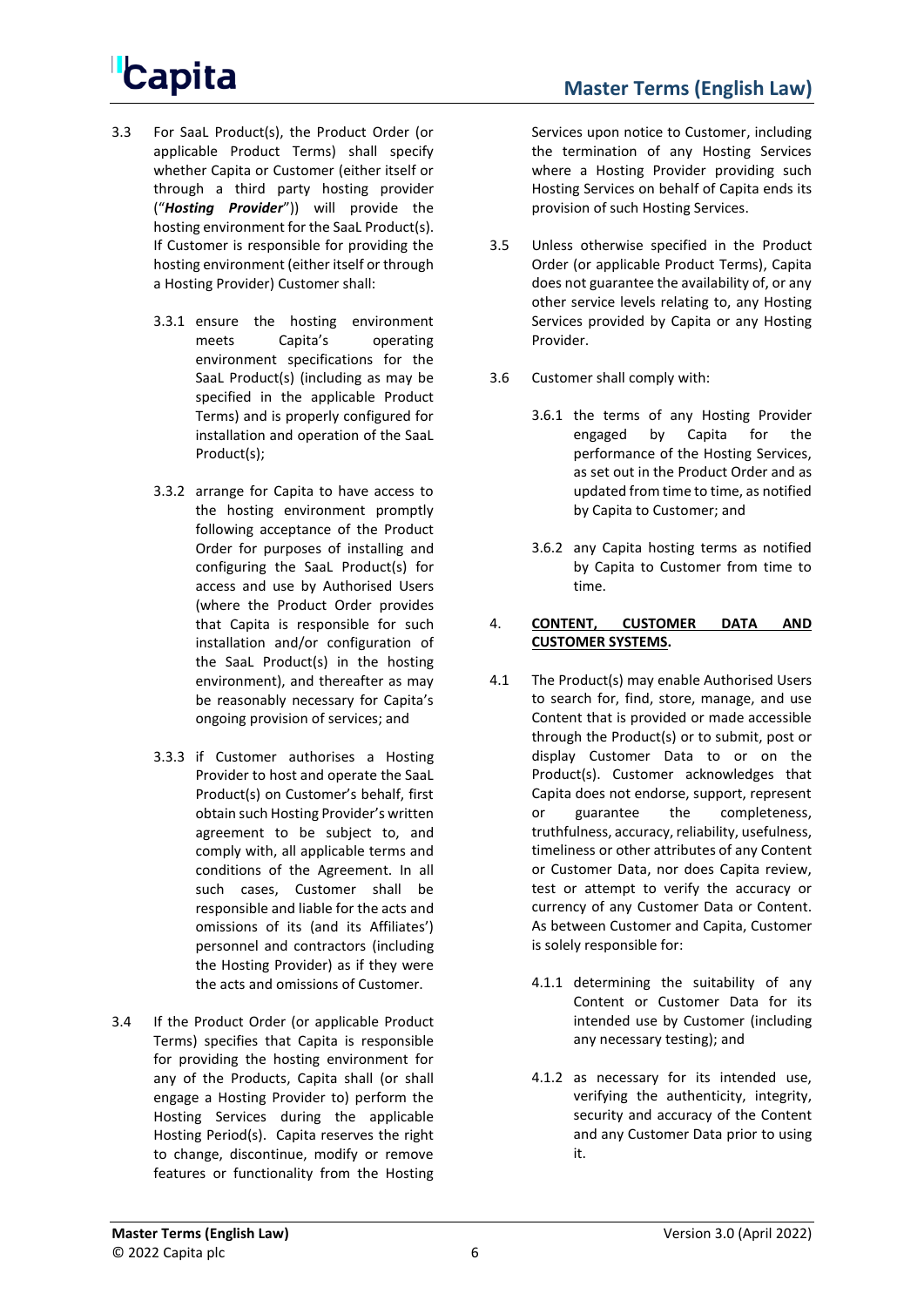- **Master Terms (English Law)**
- 4.2 Capita has no obligation to preview, verify, flag, modify, filter or remove any Customer Data or Content. Capita may, in its sole discretion:
	- 4.2.1 modify and add Content made available through the Product(s); and
	- 4.2.2 remove, disable or restrict access to any Content or Customer Data (but is not responsible for any failures or delays in removing, disabling or restricting access to any Content or Customer Data, unless otherwise provided herein),

including Content or Customer Data that may be considered harmful, inaccurate, unlawful or otherwise objectionable or if Capita is required by any third party rights holder to remove Content or Customer Data, or receives information that Content or Customer Data may violate applicable law or third party rights.

4.3 Without prejudice to any obligation in these Master Terms, Customer shall comply with its obligations relating to Customer Data and Customer Systems in the Product Order and applicable Product Terms.

### 5. **EXPORT.**

- <span id="page-6-0"></span>5.1 Customer shall not, and shall ensure that its Listed Affiliates shall not, export (directly or indirectly) the Product(s) or any technical data acquired from Capita under the Agreement in breach of any applicable laws or regulations ("*Export Control Laws*"), including United States export laws and regulations, to any country for which such Export Control Laws, at the time of export, require an export licence or other governmental approval without first obtaining such licence or approval.
- 5.2 Customer undertakes (and shall ensure that each Listed Affiliate undertakes):
	- 5.2.1 to contractually oblige any third party to whom it discloses or transfers any such data or Product(s) to make an undertaking to it in similar terms to the one set out in Section [5.1](#page-6-0) above; and

5.2.2 if requested, to provide Capita with any reasonable assistance to enable Capita to perform any activity required by any competent government or agency in any relevant jurisdiction for the purpose of compliance with any Export Control Laws.

#### 6. **RESTRICTIONS AND CUSTOMER OBLIGATIONS.**

Restrictions.

- <span id="page-6-1"></span>6.1 Customer shall not, and shall cause Listed Affiliates and Authorised Users not to, act outside the scope of the Usage Rights that are expressly granted by Capita in the Agreement. Further, in relation to any Product, Content or Documentation (each a "*Restricted Item*") Customer shall not, and shall not permit or allow Listed Affiliates, Authorised Users, or any other person to:
	- 6.1.1 use the Restricted Item in any manner that is not authorised by, or not consistent with, the Agreement;
	- 6.1.2 reverse engineer, decompile, disassemble, or otherwise translate or derive any trade secrets embodied in the Restricted Item or the source code for any components of the Restricted Item, or attempt to do so (except as otherwise expressly permitted by applicable law for computer interoperability);
	- 6.1.3 access or use the Restricted Item in order to develop or support, or assist another party in developing or supporting, any products or services competitive with the Restricted Item;
	- 6.1.4 disclose or give access to the Restricted Item to any person who is involved in any way in the design or development of a competitive alternative to any Product;
	- 6.1.5 access or use the Restricted Item to operate the business of a third party or to process data or content provided by a third party for the operation of a third party's business, or otherwise use the Restricted Item on a third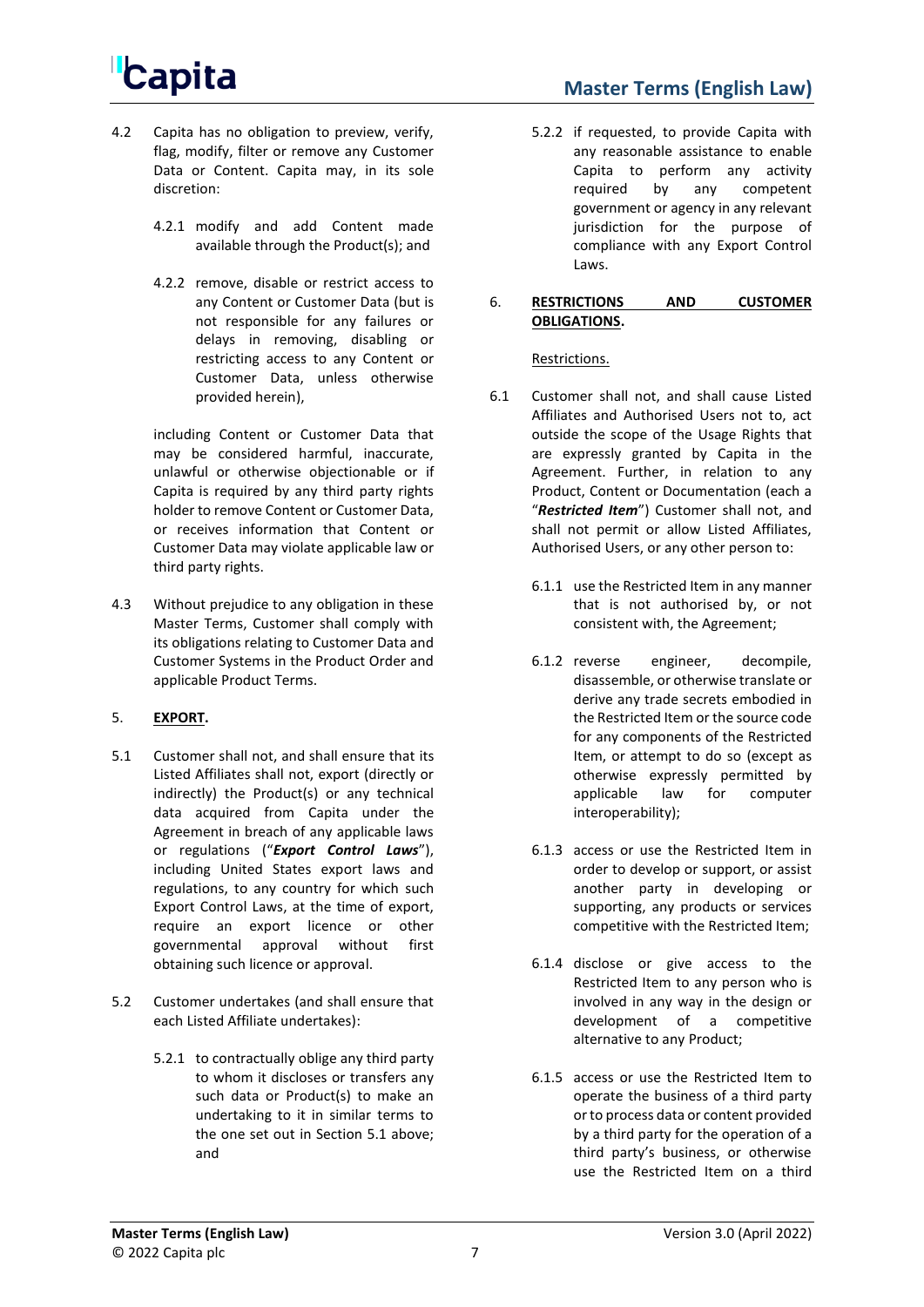

party's behalf, or to act as a service bureau or provider of application services to any third party;

- 6.1.6 alter, obscure, or remove any copyright, trade mark (whether registered or unregistered) or other proprietary rights notice from the Restricted Item;
- 6.1.7 knowingly or intentionally re-use, disseminate, copy, or otherwise use the Restricted Item in a way that infringes, misappropriates, or violates any trade mark (whether registered or unregistered), copyright, patent, trade secret, publicity, privacy or other right of any third party;
- 6.1.8 take any action designed or intended to:
	- (a) interfere with the proper working of the Restricted Item; or
	- (b) circumvent, disable, or interfere with security-related features of the Restricted Item or features that prevent or restrict use, access to, or copying the Restricted Item, or that enforce limitations on use of the Restricted Item;
- 6.1.9 sell, lend, lease, assign, novate, transfer, pledge, permit a lien upon, mortgage, charge or sublicense any of the rights or obligations under the Agreement with respect to the Restricted Item;
- 6.1.10 do anything which may damage the reputation of Capita, its Affiliates, Capita's licensors or the Restricted Items;
- 6.1.11 move, modify, interface, copy, broadcast, reproduce, port or otherwise use or route any Restricted Items, or any portion thereof, with or to any other equipment, network or software that Capita, in its sole opinion, determines is interfering or may interfere with the performance of the Restricted Items, or any portion thereof and, from time to time, upon

Capita's written request, Customer shall notify Capita in writing of any and all such equipment, network and software;

- 6.1.12 access, store, distribute or transmit any material during the course of its use of the Product(s) or use the Product(s) that:
	- (a) is unlawful, harmful, threatening, defamatory, obscene, infringing, harassing or racially or ethnically offensive;
	- (b) is a virus or malicious code in any form;
	- (c) facilitates illegal activity;
	- (d) depicts sexually explicit images;
	- (e) promotes unlawful violence;
	- (f) is discriminatory based on race, gender, colour, religious belief, sexual orientation, disability;
	- (g) violates any third party privacy rights; or
	- (h) is otherwise illegal or causes damage or injury to any person or property; or
- 6.1.13 interfere with or disrupt the integrity or performance of the Product(s), including by disrupting the ability of any other person to use or enjoy the Product(s) or Content, or attempt to gain unauthorised access to the Product(s), Customer Data, Content or related systems or networks.

The restrictions set out in this Sectio[n 6.1](#page-6-1) are in addition, and without prejudice, to any restrictions set out in the Product Order or the applicable Product Terms.

6.2 At Capita's written request, and no more than once every six (6) months, Customer shall provide Capita with a signed certification verifying that the Restricted Items are being used and/or accessed in accordance with the Agreement and that no unlicensed or unauthorised use of the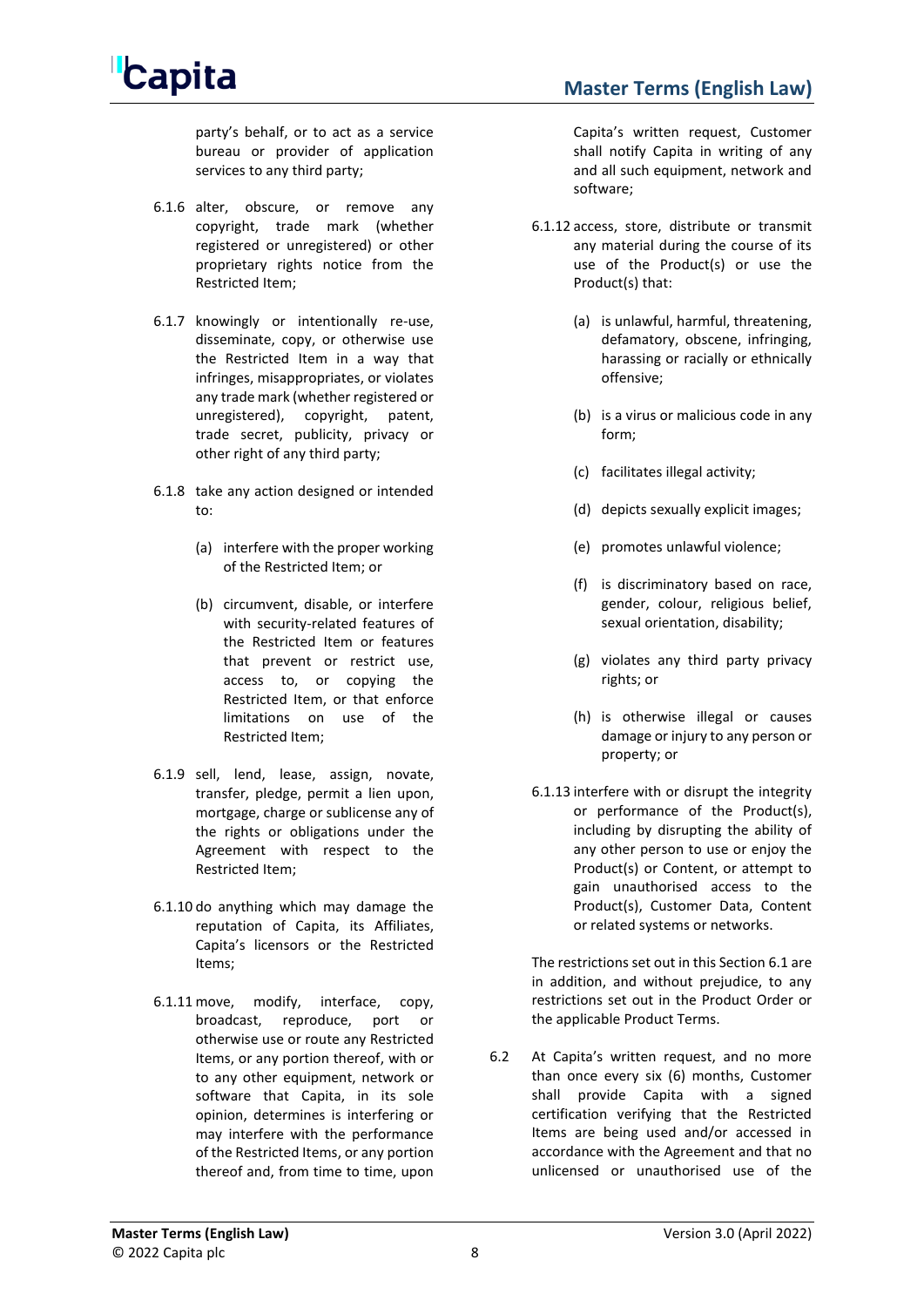Restricted Items is occurring.

- 6.3 In addition to the foregoing, at Capita's written request, Customer shall (and shall procure that any Listed Affiliates, and any Hosting Provider (if applicable), shall) permit Capita or its designated representatives to review and verify Customer's (and Listed Affiliates' and, if applicable, the Hosting Provider's) records, deployment, and use of the Restricted Items for compliance with the terms and conditions of the Agreement, and:
	- 6.3.1 such review and verification may be conducted remotely or onsite, at Capita's discretion;
	- 6.3.2 any onsite review shall be scheduled on reasonable notice, shall be conducted during normal business hours if at Customer's or a Listed Affiliate's or the Hosting Provider's facilities, and shall not unreasonably interfere with Customer's or the Hosting Provider's business activities (as applicable); and
	- 6.3.3 if any such verification process determines that Customer's (including any Listed Affiliates') usage of the Product(s) exceeds the number of licences or other Usage Rights Customer has purchased, Customer shall:
		- (a) unless the Product Order or applicable Product Terms states otherwise, promptly place an order with Capita for (and Capita shall be entitled to invoice Customer for) at least the number of additional licences required for Customer and any Listed Affiliates to come into compliance with the Agreement. The price of each such licence will be at Capita's then current list price, calculated so as to cover the time period during which the licence should have been in effect to avoid any period of noncompliance, and bearing interest at the rate provided for in Section [8.5](#page-11-1) below from the date when the licence subscriptions should

have been purchased to the actual purchase date; and

(b) reimburse Capita in full for the amount of costs incurred by Capita in undertaking such verification process.

#### Customer Obligations.

- 6.4 Without prejudice to any other obligations of Customer under the Agreement, Customer shall:
	- 6.4.1 follow all reasonable instructions given by Capita from time to time with regard to the use of the Product(s) and any trade marks owned by Capita and other indications of the property and rights of Capita;
	- 6.4.2 provide Capita with:
		- (a) all necessary co-operation in relation to the Agreement; and
		- (b) all necessary access to such information as may be required by Capita,

in order to enable Capita to discharge its obligations under the Agreement;

- 6.4.3 carry out all other Customer responsibilities set out in the Agreement in a timely and efficient manner. In the event of any delays in Customer's provision of such assistance as agreed by the Parties, Capita may adjust any agreed timetable or delivery schedule as reasonably necessary;
- 6.4.4 obtain and shall maintain all necessary licences, consents, and permissions necessary for Capita, its sub-contractors and agents to perform their obligations under the Agreement;
- 6.4.5 ensure that its network and Customer Systems comply with the relevant specifications provided by Capita from time to time;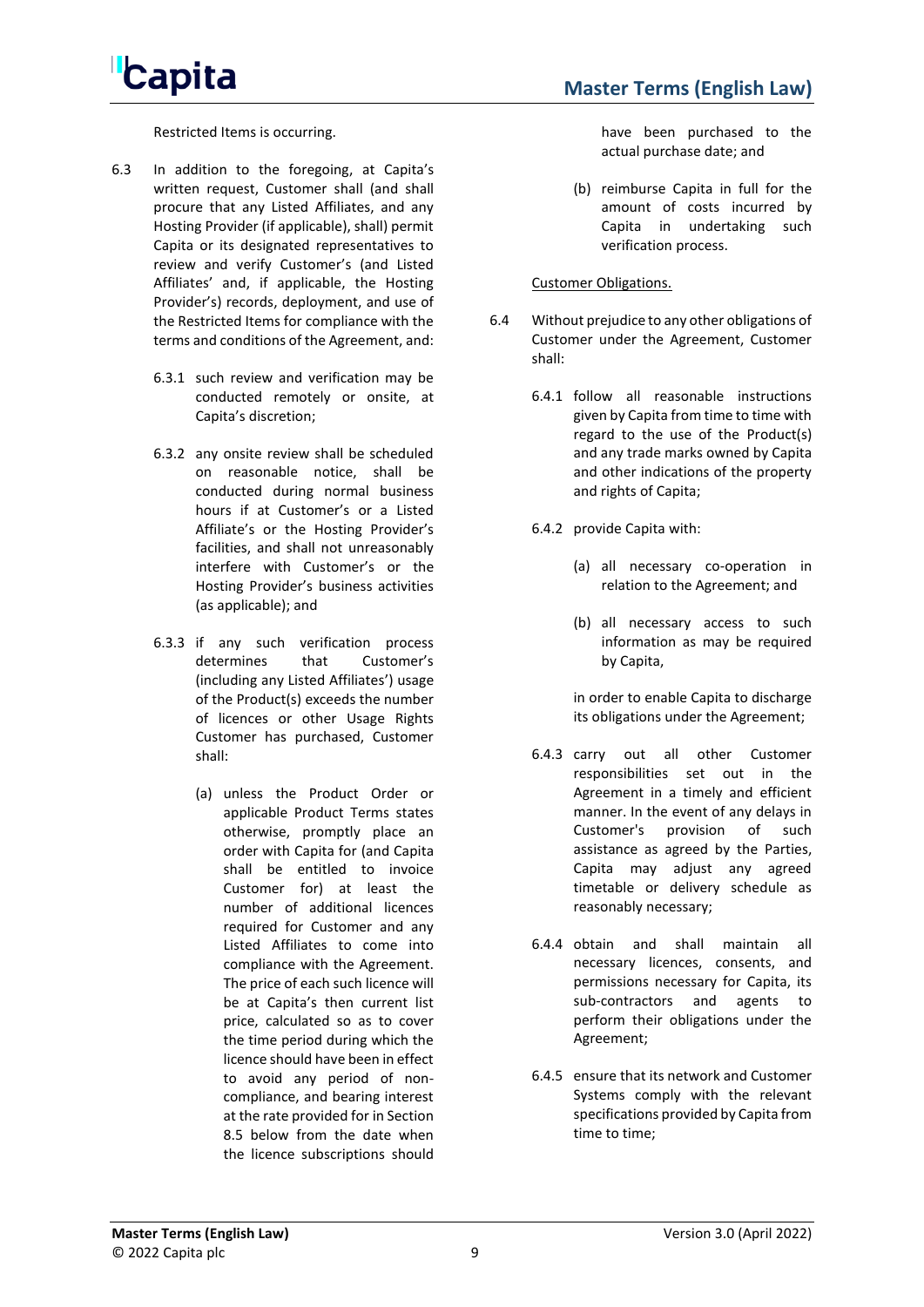- 6.4.6 be solely responsible for procuring and maintaining any network connections and telecommunications links from its Customer Systems to the Capita IT Systems, and all problems, conditions, delays, delivery failures and for all other loss or damage arising from or relating to Customer's network connections or telecommunications links or caused by the internet;
- 6.4.7 ensure that its personnel are adequately trained in the correct use of the Product(s) and are provided with first line technical support in connection with use of the Product(s);
- 6.4.8 comply with Capita's reasonable instructions concerning the use, modification, control, and testing of the Product(s) (including, where appropriate, operational and environmental conditions);
- 6.4.9 provide Capita, its employees, agents, consultants and subcontractors, with timely access to Customer Systems, Customer's personnel and Customer's Sites and other premises, office accommodation and other facilities (including those of any applicable Hosting Providers) as reasonably required by Capita to provide the Services;
- 6.4.10 provide Capita with all information reasonably requested by Capita from time to time relating to Customer's use of the Product(s), including information on Customer's hardware, network and systems; and
- 6.4.11 keep a complete and accurate record of the Customer's copying and disclosure of the Product(s) and its users (including all Authorised Users);
- <span id="page-9-0"></span>6.4.12 keep and maintain all materials, equipment, documents and other property of Capita ("**Capita Materials"**) at Customer's premises in safe custody at its own risk, maintain the Capita Materials in good condition until returned to Capita, and not dispose of or use the Capita Materials

other than in accordance with Capita's written instructions or authorisation. All Capita Materials are the exclusive property of Capita; and

- 6.4.13 provide parking for Capita's engineers when requesting onsite assistance.
- 6.5 If Customer becomes aware of any misuse of the Product(s), any Content or the Documentation, or any security breach in connection with the Agreement that could compromise the security or integrity of the Product(s), any Content or the Documentation or otherwise adversely affect Capita, Customer shall, at Customer's expense, promptly notify Capita and fully cooperate with Capita to remedy the issue as soon as reasonably practicable.

### 7. **SUPPORT SERVICES AND OTHER PROFESSIONAL SERVICES.**

- 7.1 Capita offers different levels of Support Services for its Products, as described in the Product Order (or applicable Product Terms). Support Services may be subject to separate charges. Customer grants (or shall procure the grant of) a licence to Capita to utilise such information, services, materials or assets of Customer to the extent required for the provision of any Support Services provided pursuant to the Product Order.
- 7.2 Where the Product Order specifies that Capita shall perform Professional Services, such Professional Services shall be deemed to be performed under and governed by the Agreement. Unless otherwise specified in the Product Order, Customer is responsible for installing and configuring Products for its use.
- <span id="page-9-1"></span>7.3 From time to time Capita may recommend its authorised resellers, partners and other third parties to Customer, or Customer may elect to have other third parties, to provide Customer certain professional services, such as installation, configuration, consulting, and training, in connection with the Product(s) ("*Third Party Services*"). If Customer chooses to procure Third Party Services, Customer acknowledges and agrees that Capita shall have no responsibility or liability for the performance of the Third Party Services by the Third Party Services provider, or for any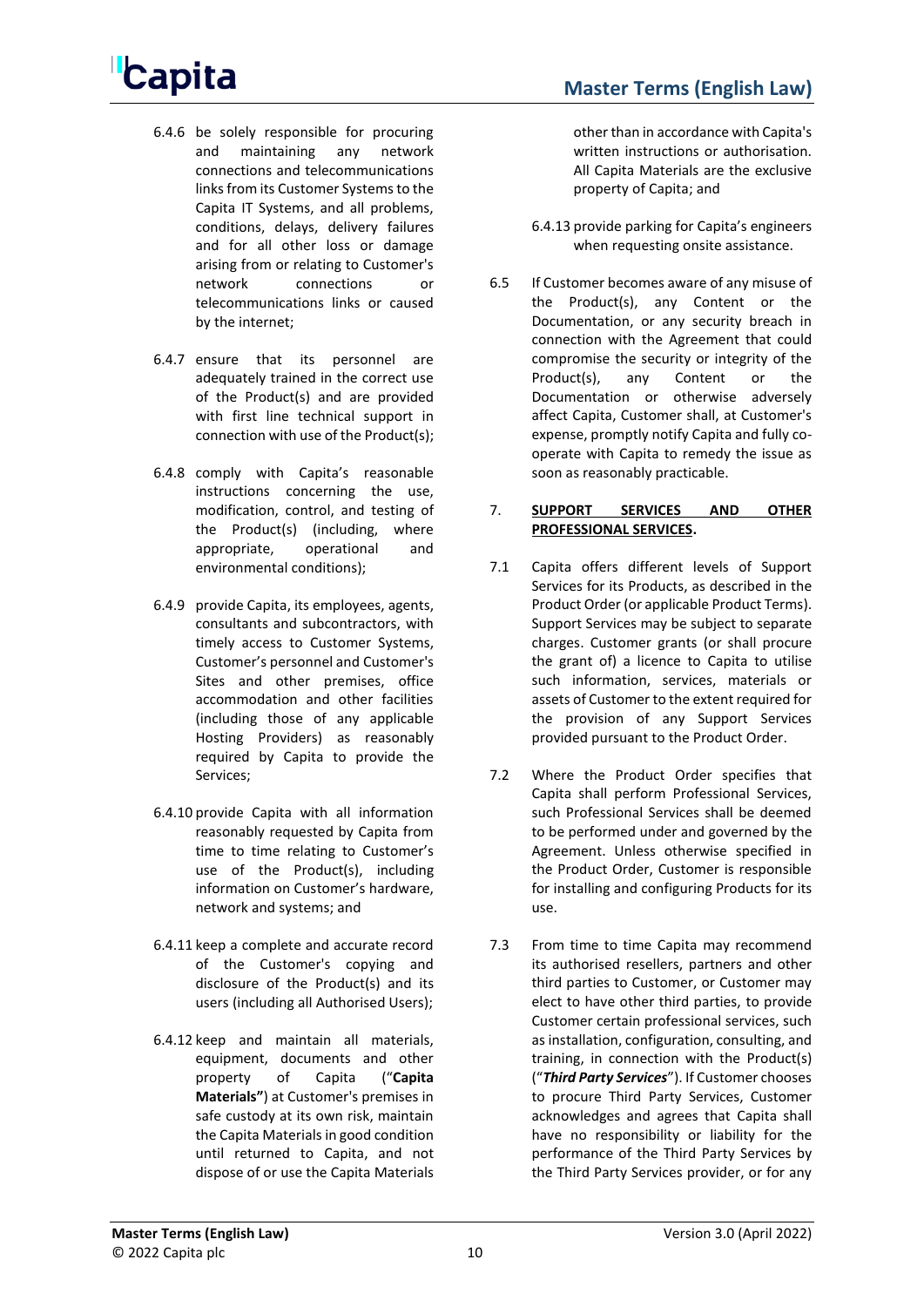defect or failure of the Product(s) caused by the Third Party Services and Customer shall not be entitled to any reduction in fees for the Product(s) as a result thereof. Capita may deny access to the Product(s) to any Third Party Services provider which Capita reasonably determines poses a security or confidentiality risk to Capita's, or its other customers', systems, data or Intellectual Property Rights.

- 7.4 If there is a change in law and Customer notifies Capita that such change requires a change to a Product, then, upon request from Customer, Capita may, at its sole discretion and subject to agreement of a Product Order for Professional Services, agree to provide Professional Services to Customer for the purpose of discussing, agreeing and implementing any such changes.
- 7.5 Capita shall be entitled to use its general knowledge, skills and experience, and any ideas, concepts, know-how, formats, templates, methodologies and techniques that are acquired or used in the course of the provision of the Services under the Agreement.
- <span id="page-10-0"></span>7.6 Capita shall have no obligation to provide Support Services:
	- 7.6.1 outside of any specified Support Hours;
	- 7.6.2 if despite reasonable efforts by Capita, the problem cannot be replicated or otherwise identified;
	- 7.6.3 for altered, damaged, misused or modified Products (other than such altered or modified Products as have been altered or modified in accordance with Capita's written directions to Customer);
	- 7.6.4 for problems caused by Customer's and/or its Authorised User's negligence, hardware malfunction or breach of the Agreement;
	- 7.6.5 for problems caused by issues that are outside of Capita's control (such as connectivity, network and band width

issues and issues with Third Party Services and Hosting Providers); or

- 7.6.6 in respect of faults that arise from (or their extent or impact is worsened by):
	- (a) failure to maintain the necessary environmental conditions and/or minimum equipment specifications for use of the Product(s) (if any) made available by Capita;
	- (b) use of the Product(s) in combination with any equipment or software not provided by Capita or not designated by Capita for use with the Product(s), or any fault in any such equipment or software;
	- (c) having the Product(s) maintained by a third party unless otherwise agreed in writing by Capita;
	- (d) any modification made to the Product by someone other than Capita;
	- (e) any design issues, data loading/interfaces and/or custom code changes caused by someone other than Capita; or
	- (f) in relation to SaaL Products:
		- (i) changing the platform on which the Product runs, relocation of relevant equipment, re-hosting to new equipment or connection or interfacing of the Product with any with any other software (unless Capita performed the interfacing or interconnection); or
		- (ii) failure by Customer to install and run a Maintenance Release in accordance with the Agreement.
- 7.7 If Capita agrees to provide support where any circumstances in Sectio[n 7.6](#page-10-0) above have arisen, Capita may charge additional fees for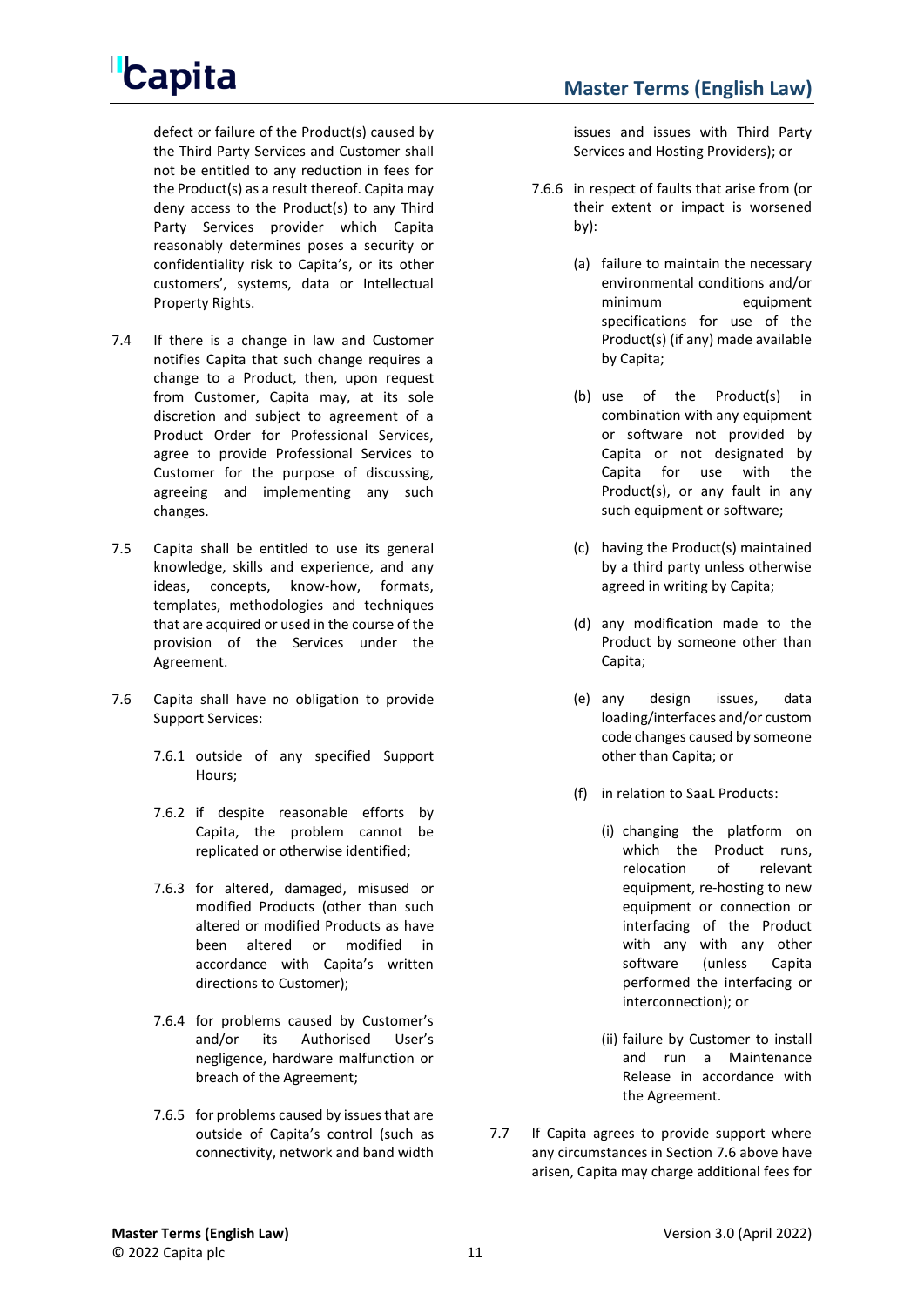such support. Such support shall be deemed to be Professional Services and shall be subject to Professional Services Terms and the Professional Services section in the Product Order.

- 7.8 If the Support Services for a Product expire or are terminated whilst the Usage Period for that Product continues, and Customer wishes to have such Support Services reinstated, Capita may apply reinstatement fees in addition to the standard fees for such Support Services.
- 7.9 Capita may, on prior notice to Customer, make changes to the Services, provided such changes do not have a material adverse effect on Customer's business operations.

### 8. **FEES AND TAXES.**

- 8.1 In consideration for the Usage Rights granted under the Agreement, Customer agrees to pay Capita the fees set forth in the Product Order (including any Licence Fees, Support Fees, Hosting Fees and Professional Services Fees).
- 8.2 All sums payable under the Agreement are exclusive of VAT or any relevant local sales taxes, for which Customer shall be responsible, and which shall be added to Capita's invoices at the appropriate rate.
- <span id="page-11-2"></span><span id="page-11-0"></span>8.3 Any payments made by or due from Customer under the Agreement shall be free and clear of all taxation whatsoever save only for any deductions or withholdings required by law. If any deductions or withholdings are required by law, Customer shall be liable under this Sectio[n 8.3](#page-11-2) to pay to Capita such further sums as will ensure that the aggregate of the sums paid or payable under the Agreement shall, after deducting therefrom all deductions or withholdings from such sums, leave Capita with the same amount as it would have been entitled to receive in the absence of any such deductions or withholdings.
- 8.4 The Parties shall use commercially reasonable efforts to do all such acts and things and to sign all such documents as will enable them to minimise the amount of any withholding tax obligation. In the event there is no applicable double taxation

agreement or treaty, or if an applicable double taxation agreement or treaty reduces but does not eliminate such withholding or similar tax, the paying Party shall pay such withholding or similar tax to the appropriate government authority.

- <span id="page-11-1"></span>8.5 Unless otherwise set out in the Product Order or applicable Product Terms, all fees and expenses are to be paid to Capita in Pounds Sterling, by electronic transfer of funds to an account designated by Capita, or by such other means as Capita may agree to. Capita's invoices are due and payable in full within thirty (30) days from the date of the invoice. If Customer does not pay an undisputed Capita invoice in full within thirty (30) days after the invoice date, in addition to any other rights or remedies of Capita, whether at law, in equity or under the Agreement (including, without limitation, Capita's rights to terminate the Agreement), Capita may:
	- 8.5.1 add an interest charge to the outstanding balance at the rate of four percent (4%) per annum above Barclays Bank Plc's current base rate from time to time; this interest will begin to accrue on the day after the payment due date and will accumulate on the outstanding balance on a daily basis until paid in full;
	- 8.5.2 if such failure continues for fourteen (14) days following written notice thereof, suspend performance of Services and/or, where applicable, access to SaaS Products until all past due amounts and interest thereon have been paid, without incurring any obligation or liability to Customer or any other person by reason of such suspension; and
	- 8.5.3 in respect of SaaL Products that are hosted by Customer or a Hosting Provider appointed by Customer, repossess any Restricted Item and the Customer irrevocably agrees to allow, or shall procure the right for, Capita to enter the premises at which the Restricted Items are located for such purpose.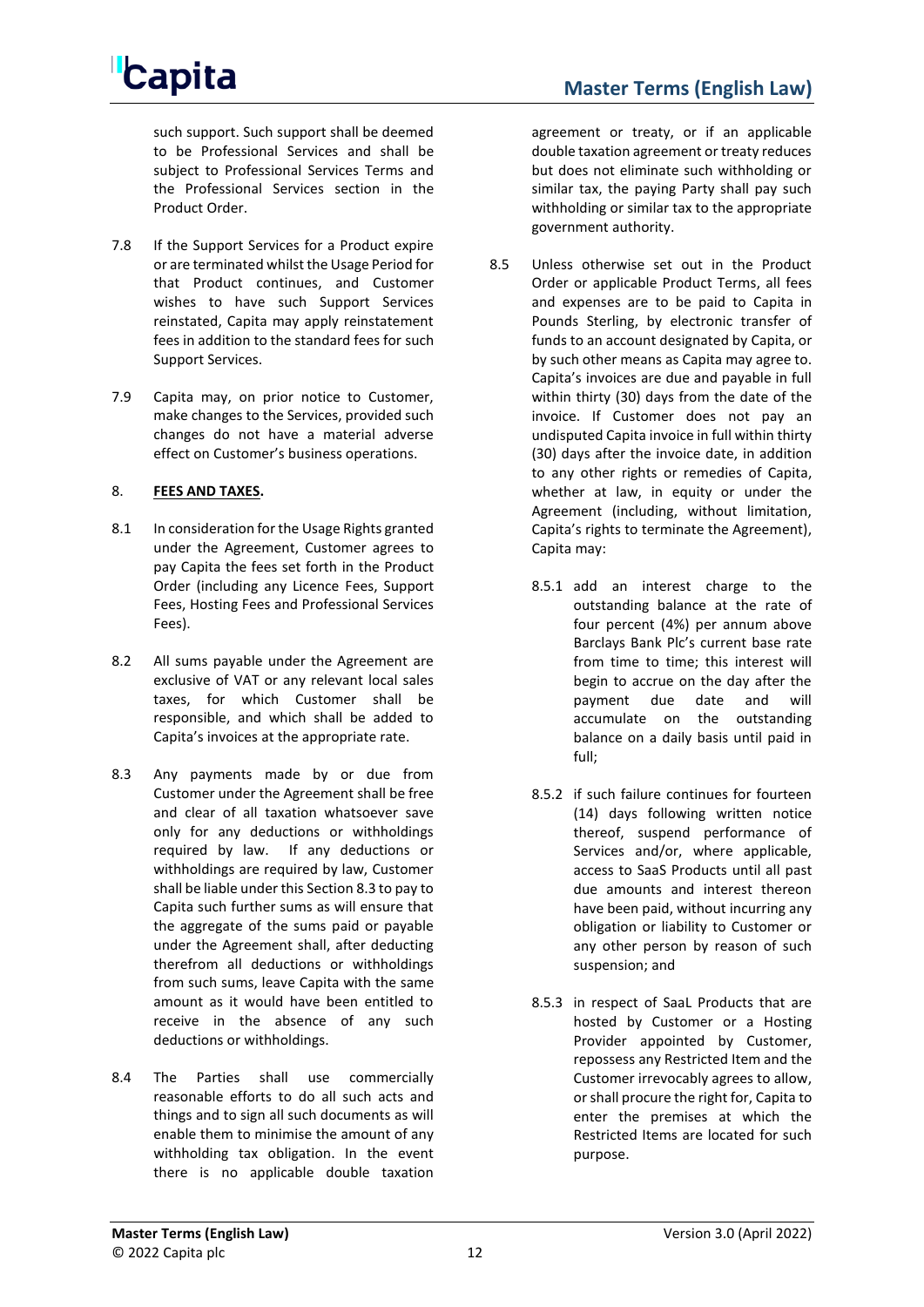An invoice shall not be deemed disputed unless Customer is acting in good faith and has raised a bona fide dispute in relation to such invoice.

- 8.6 All invoices issued to Customer pursuant to the Agreement shall be transmitted electronically to Customer, and Customer hereby acknowledges and agrees to the sufficiency of receiving such invoices electronically.
- 8.7 Unless explicitly stated otherwise in the Product Order or applicable Product Terms, Capita may, at its sole discretion and with effect from each anniversary of the Agreement Effective Date, increase the then current fees under the Product Order (including any Licence Fees, Support Fees, Hosting Fees and/or any Professional Services rates) by a percentage equal to the average percentage increase in the Retail Price Index published by the Office for National Statistics (or its replacement index) during the twelve (12) month period preceding the date of notice of the adjustment **("RPI Rate"**) and Capita's annual increase of no greater than five percent (5%) ("**Capita Rate**"). In the event that the RPI Rate is zero or negative, then Capita may still apply the Capita Rate. Any such increase shall be notified to Customer at least sixty (60) days prior to the date any fee adjustment takes effect.

### <span id="page-12-0"></span>9. **CONFIDENTIALITY.**

- 9.1 Each Receiving Party recognises and agrees that the Confidential Information of the Disclosing Party is critical to the Disclosing Party's business and that neither Party would enter into the Agreement without assurance that such information and its value will be protected as provided in this Section [9](#page-12-0) and elsewhere in the Agreement. As a condition to being provided with any disclosure of or access to Confidential Information, the Receiving Party shall:
	- 9.1.1 not access or use, or permit the access or use of, Confidential Information other than as necessary to exercise its rights or perform its obligations under and in accordance with the Agreement;

### **Master Terms (English Law)**

- 9.1.2 not use or permit the use of any of the Disclosing Party's Confidential Information, directly or indirectly, in any manner to the detriment of the Disclosing Party or to obtain any competitive advantage over the Disclosing Party;
- 9.1.3 except as may be permitted by and subject to its compliance with Section [9.1.6](#page-12-1) below, not disclose or permit access to Confidential Information other than to its personnel and professional and legal advisers ("*Representatives*") who:
	- (a) need to know such Confidential Information for purposes of the Receiving Party's exercise of its rights or performance of its obligations under and in accordance with the Agreement;
	- (b) have been informed of the confidential nature of the Confidential Information and the Receiving Party's obligations under this Section [9;](#page-12-0) and
	- (c) are bound by written confidentiality and restricted use obligations at least as protective of the Confidential Information as the terms set forth in this Section [9;](#page-12-0)
- 9.1.4 safeguard the Confidential Information from unauthorised use, access, or disclosure using at least the degree of care it uses to protect its similarly sensitive information and in no event less than a reasonable degree of care;
- 9.1.5 ensure its Representatives' compliance with, and be responsible and liable for any of its Representatives' noncompliance with, the terms of this Section [9;](#page-12-0) and
- <span id="page-12-1"></span>9.1.6 notify the Disclosing Party in writing promptly of any unauthorised disclosure or use of the Disclosing Party's Confidential Information and cooperate with the Disclosing Party to protect the confidentiality and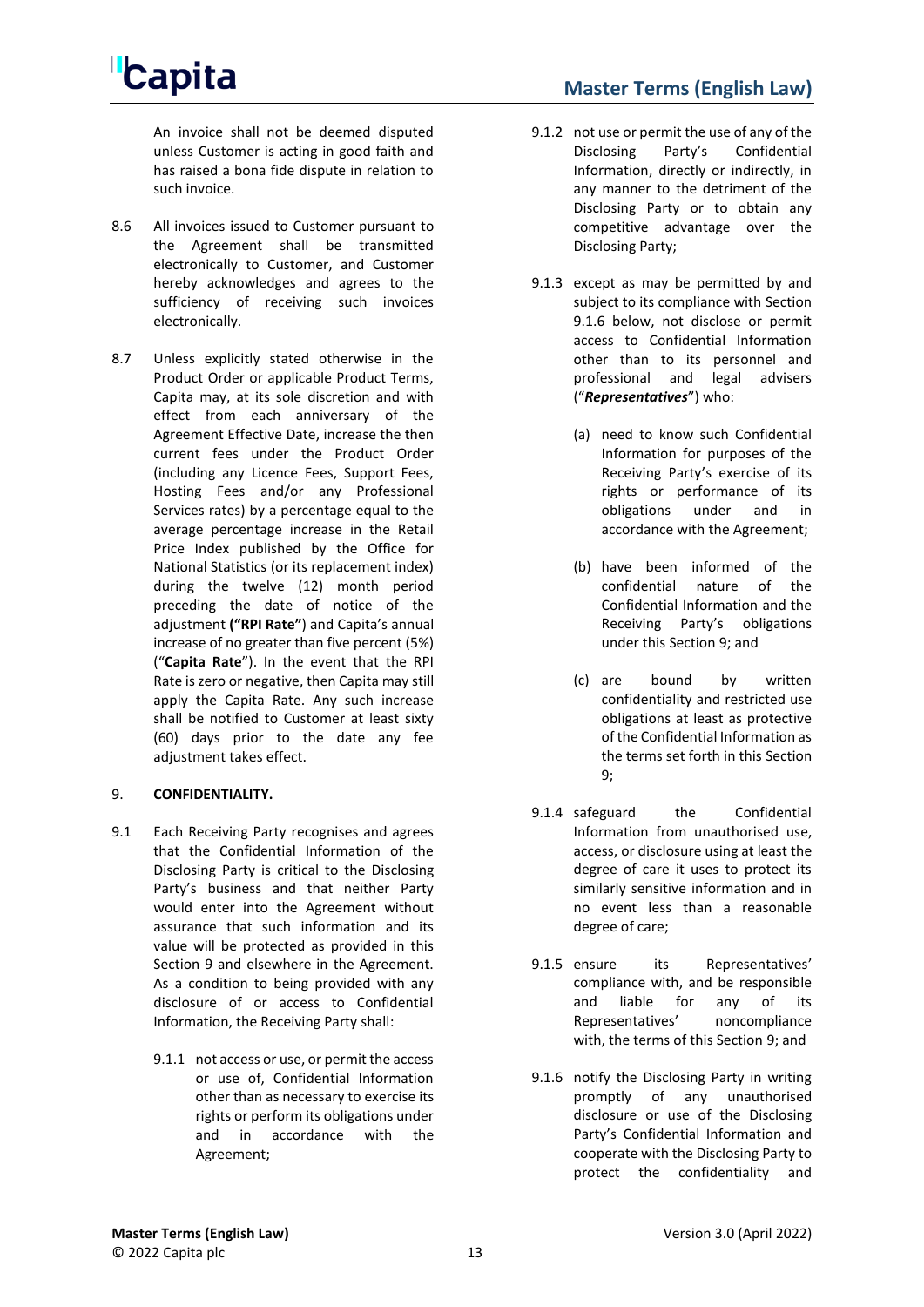ownership of all Intellectual Property Rights, privacy rights, and other rights therein.

- 9.2 Confidential Information does not include information that the Receiving Party can demonstrate by written or other documentary records:
	- 9.2.1 was rightfully known to the Receiving Party without restriction on use or disclosure prior to such information being disclosed or made available to the Receiving Party in connection with the Agreement;
	- 9.2.2 was or becomes generally known by the public other than by the Receiving Party's or any of its Representatives' noncompliance with the Agreement;
	- 9.2.3 was or is received by the Receiving Party on a non-confidential basis from a third party that was not or is not, at the time of such receipt, under any obligation to maintain its confidentiality; or
	- 9.2.4 was or is independently developed by the Receiving Party without reference to or use of any Confidential Information.
- 9.3 If the Receiving Party or any of its Representatives are required to disclose the Disclosing Party's Confidential Information in response to a valid order of a court or other valid governmental or regulatory authority of competent jurisdiction, the Receiving Party agrees to give the Disclosing Party reasonable advance notice of the required disclosure (if legally permitted to do so) in order to afford the Disclosing Party a reasonable opportunity to contest the disclosure or seek a protective order, and the Receiving Party agrees to reasonably cooperate with the Disclosing Party's efforts.
- 9.4 The Receiving Party's obligations of confidentiality shall apply with respect to any particular Confidential Information of the Disclosing Party while any copy of it remains in the Receiving Party's possession or control, and thereafter for a period of two (2) years.
- 9.5 Upon the termination of the Agreement, the Receiving Party will cease all use of the Disclosing Party's Confidential Information in the form originally furnished and destroy it or, at the Disclosing Party's direction and expense, return it to the Disclosing Party.
- 9.6 Notwithstanding anything to the contrary in this Section [9,](#page-12-0) Capita may:
	- 9.6.1 include Customer's name on Capita's customer list and may describe in general terms the nature of the services provided by Capita to Customer; and
	- 9.6.2 disclose Customer's Confidential Information and the contents of the Agreement with its Affiliates and any purchaser or potential purchaser of all or substantially all the assets or shares of Capita, provided such purchaser or potential purchaser has been informed of the confidential nature of the Confidential Information and is bound by written confidentiality and restricted use obligations at least as protective of the Confidential Information as the terms set forth in this Section [9.](#page-12-0)

### 10. **REPRESENTATIONS AND WARRANTIES.**

- 10.1 Each Party represents to the other Party that:
	- 10.1.1 it has all necessary power and authority to enter into the Agreement; and
	- 10.1.2 the Agreement, when executed and delivered, will constitute a valid and binding obligation of such Party and will be enforceable against such Party in accordance with its terms.
- <span id="page-13-0"></span>10.2 Capita warrants that the SaaL Product(s) (excluding any Maintenance Releases and New Versions made available to Customer from time to time, which shall not benefit from the warranty set forth in this Section [10.2,](#page-13-0) but which shall be supported in accordance with any applicable Support Services that Capita has agreed to provide to Customer pursuant to an Product Order) will perform in accordance with their respective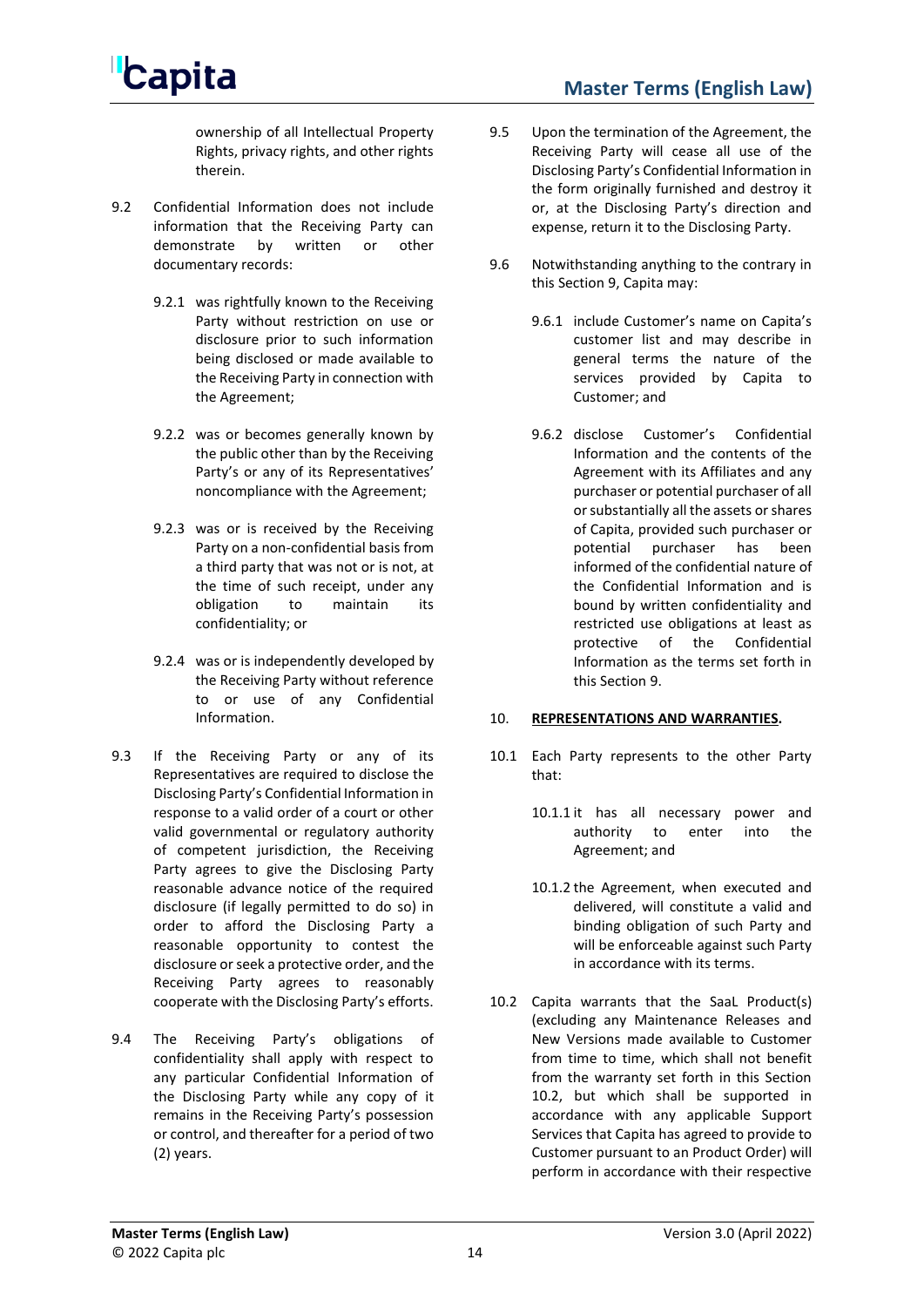

Documentation in all material respects for thirty (30) days following delivery. The warranty shall not apply:

- 10.2.1 if the SaaL Product is not used in accordance with the Documentation;
- 10.2.2 if the defect is caused by:
	- (a) a modification (other than a modification provided by Capita);
	- (b) Customer; or
	- (c) third party software;
- 10.2.3 to any Customer unlicensed activities; or
- 10.2.4 if the defect is caused by a failure by Customer to install and run a Maintenance Release in accordance with the applicable Product Terms.

Provided Customer notifies Capita in writing with a specific description of the SaaL Product's non-conformance within the warranty period referenced above and Capita validates the existence of such nonconformance, Capita's sole obligation and Customer's exclusive remedy will be for Capita to use reasonable efforts to correct the failure of the affected SaaL Product to operate as warranted, at no charge to Customer. If Capita is unable to cure a breach of this warranty after using reasonable commercial efforts, Customer's exclusive remedies will be to terminate its licence for the affected SaaL Product in accordance with Section [11.1.3\(a\)](#page-15-1) below, and receive a refund of any unused prepaid fees received for such Product less an amount that reflects Customer's use and benefit derived from the Product prior to the date of such termination assuming a useful life of five (5) years).

- 10.3 Capita warrants that it will perform the Support Services in a professional and workmanlike manner consistent with generally accepted industry practices.
- <span id="page-14-0"></span>10.4 Capita warrants that, in respect of any Professional Services provided by Capita under the Agreement, the relevant

**Master Terms (English Law)**

Deliverables will conform in all material respects with the descriptions set forth in the Product Order. Provided Customer notifies Capita in writing with a specific description of any non-conformity of the Deliverables in breach of the warranty set out in this Sectio[n 10.4](#page-14-0) within thirty (30) days of delivery of the applicable Deliverables, Capita's sole obligation and Customer's exclusive remedy will be for Capita to reperform such deficient Professional Services in order to provide conforming Deliverables, and if Capita then fails again to provide the Deliverables as warranted, Customer, as its exclusive remedy, shall be entitled to recover the fees paid to Capita for such nonconforming Deliverables.

- 10.5 Customer assumes all risks associated with its selection and use of the Product(s), Documentation, Deliverables and Content to meet its needs. Customer acknowledges that it is solely responsible for the results obtained from use of the Product(s), Documentation, Deliverables or Content, including the completeness, accuracy, and content of such results, and the conclusions drawn from such use. Capita does not represent or warrant that the Product(s), Documentation, Deliverables or Content will meet the requirements or business needs of Customer or its Listed Affiliates, that the Products', Documentation's, Deliverables' or Content's operation will be uninterrupted or error-free, or that all defects will be corrected. Except as expressly provided in the Agreement, to the maximum extent permitted by applicable law, all warranties, representations, conditions or other terms which might have effect between the Parties or be implied or incorporated into the Agreement, whether by statute, common law or otherwise, are hereby excluded, including the implied conditions, warranties or other terms as to satisfactory quality, fitness for particular purpose or the use of reasonable care and skill. Capita excludes all liability and indemnification obligations for any harm or damage caused by any Hosting Providers or by any other providers of Third Party Services or Content.
- 10.6 Customer warrants, represents and undertakes to Capita that: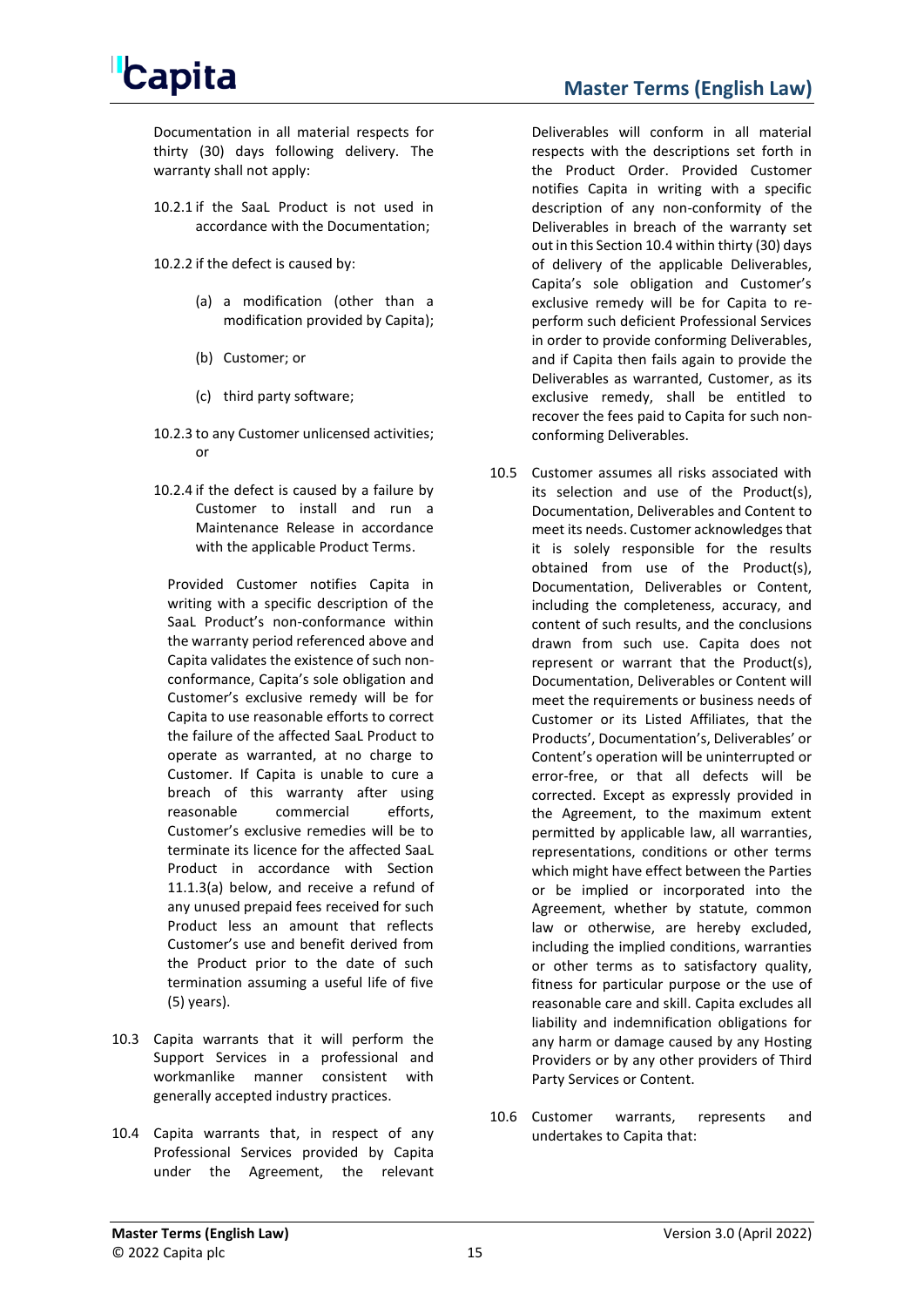- **Master Terms (English Law)**
- 10.6.1 it (or the applicable Customer Group Member) has all rights and licenses necessary for it to grant the licences set forth in the Agreement and to submit, post or display the Customer Data on the Product(s); and
- 10.6.2 the hosting and display of such Customer Data by Capita (or any third party on behalf of Capita) shall not infringe the Intellectual Property Rights or any other rights of a third party.

### 11. **USAGE PERIODS AND TERMINATION.**

- <span id="page-15-2"></span>11.1 Unless otherwise agreed to by the Parties in writing, the Agreement and the Usage Rights it grants will terminate or may be terminated as follows:
	- 11.1.1 The Usage Rights to any particular Products will expire automatically at the end of the applicable Usage Period if not renewed in accordance with the Agreement.
	- 11.1.2 In addition to any termination rights Capita may have under the Product Order, the applicable Product Terms and Sectio[n 3.4,](#page-5-1) Capita may terminate the Agreement (in whole or in part) for cause:
		- (a) if Customer commits a material breach of the Agreement which breach is irremediable or (if such breach is remediable) fails to remedy that breach within a period of thirty (30) days after being notified in writing to do so;
		- (b) Customer fails to pay any amount due under the Agreement on the due date for payment and remains in default not less than thirty (30) days after being notified in writing to make such payment; or
		- (c) if an Insolvency Event affecting Customer occurs.
	- 11.1.3 Customer may terminate the Agreement for cause:
- <span id="page-15-1"></span>(a) upon thirty (30) days' written notice to Capita of a material breach of the Agreement relating to the Product(s) or Services which breach is irremediable or (if such breach is remediable) where Capita fails to remedy that breach within a period of thirty (30) days after being notified in writing to do so; or
- (b) if an Insolvency Event affecting Capita occurs.
- <span id="page-15-0"></span>11.2 Without prejudice to the Parties' other rights under the Agreement, where the Product Order has a Usage Period, Support Period, Hosting Period or any other period during which services are provided by Capita to Customer ("**Relevant Period**") that automatically renews at the end of the initial or any renewal period of such Relevant Period, either Party may terminate the applicable Relevant Period at the end of the initial period or then current renewal period (as applicable) of such Relevant Period by providing not less than thirty (30) days' notice to the other Party prior to the end of the initial or then current renewal period (as applicable) of such Relevant Period.
- 11.3 Where Capita has a right to terminate the Agreement, Capita may, at its option, elect to terminate only a particular category or categories of Services. Where Capita elects to terminate only a particular category or categories of Services, such partial termination shall not automatically affect the continuation of the Usage Rights for the applicable Product(s) for the remainder of the applicable Usage Period.
- 11.4 Termination of the Agreement does not free either Party from its obligations to comply with all terms of the Agreement that contemplate performance prior or subsequent to the termination date and shall not prejudice any rights of either Party which have arisen on or before the date of termination.
- 11.5 Other than as set out in Section [11.1](#page-15-2) above or as otherwise specified in the Product Order or applicable Product Terms, the Agreement will be non-cancellable by Customer and the associated fees will be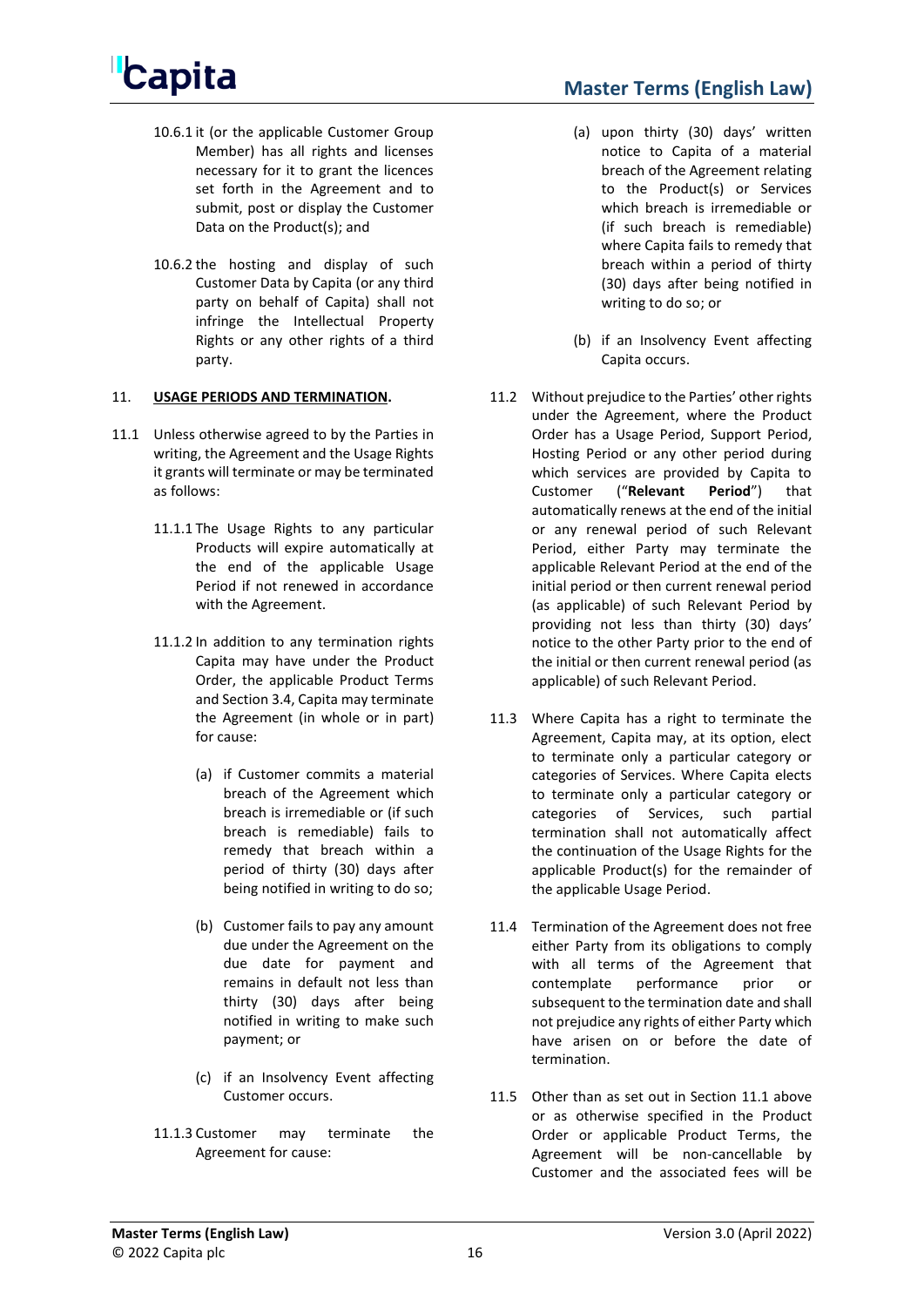

non-refundable.

- 11.6 On termination of the Agreement (or part thereof):
	- 11.6.1 all applicable Usage Rights granted to Customer shall cease, unless such Usage Rights have been granted on a perpetual basis;
	- 11.6.2 all applicable Services shall cease;
	- 11.6.3 Customer will immediately cease to use or access the applicable Product(s) and will promptly uninstall and securely erase all copies so that they cannot be recovered. Upon request by Capita, Customer will certify in writing that it has done so;
	- 11.6.4 Customer shall immediately pay to Capita any applicable sums due to Capita;
	- 11.6.5 each Party shall return and make no further use of any equipment, property, documentation and other items (and all copies of them) relating to the applicable Product(s) and/or Services and belonging to the other Party, save that Customer may retain a copy of Documentation relating to any Products for which Customer has perpetual Usage Rights;
	- 11.6.6 Capita may destroy or otherwise dispose of any of Customer Data in its possession relating to the applicable Product(s) and/or Services, unless Capita receives, no later than ten (10) days after the effective date of the termination, a written request for the delivery to Customer of the then most recent back-up of Customer Data. Capita shall use reasonable commercial endeavours to deliver the back-up to Customer within thirty (30) days of its receipt of such a written request, provided that Customer has, at that time, paid all applicable fees and charges outstanding at, and resulting from, termination (whether or not due at the date of termination). Customer shall pay all reasonable expenses incurred by Capita in

returning or disposing of Customer Data; and

11.6.7 Customer shall return all of the Capita Materials and any hardware relating to the applicable Product(s) and/or Services which have not been fully paid for. If Customer fails to do so, then Capita may enter Customer's premises and take possession of them. Until they have been returned, Customer shall be solely responsible for their safe keeping and will not use them for any purpose.

### 12. **LEGAL COMPLIANCE.**

- <span id="page-16-0"></span>12.1 Each Party covenants that it will perform all activities under or pursuant to the Agreement in accordance with all applicable legal requirements.
- 12.2 Without limiting the generality of Section [12.1](#page-16-0) above, Customer represents and warrants that it will cause all personnel who will be given access to the Product(s), Documentation, Deliverables or Content to be familiar with all applicable Laws relating to bribery and corruption, including the UK Bribery Act 2010, and Customer represents and warrants to Capita that Customer and such personnel will not violate any such laws in connection with their activities under or relating to the Agreement, and that they will take no actions on behalf of or in relation to Capita or the Product(s), Documentation, Deliverables or Content that would subject Capita to liability under any such laws.

### 13. **INTERPRETATION AND DISPUTES.**

- 13.1 The Agreement and any dispute or claim arising out of or in connection with it or its subject matter or formation (including noncontractual disputes or claims) shall be governed and construed in accordance with the law of England and Wales.
- 13.2 The Parties irrevocably agree that the courts of England and Wales shall have exclusive jurisdiction to settle any dispute or claim that arises out of or in connection with the Agreement or its subject matter or formation (including non-contractual disputes or claims).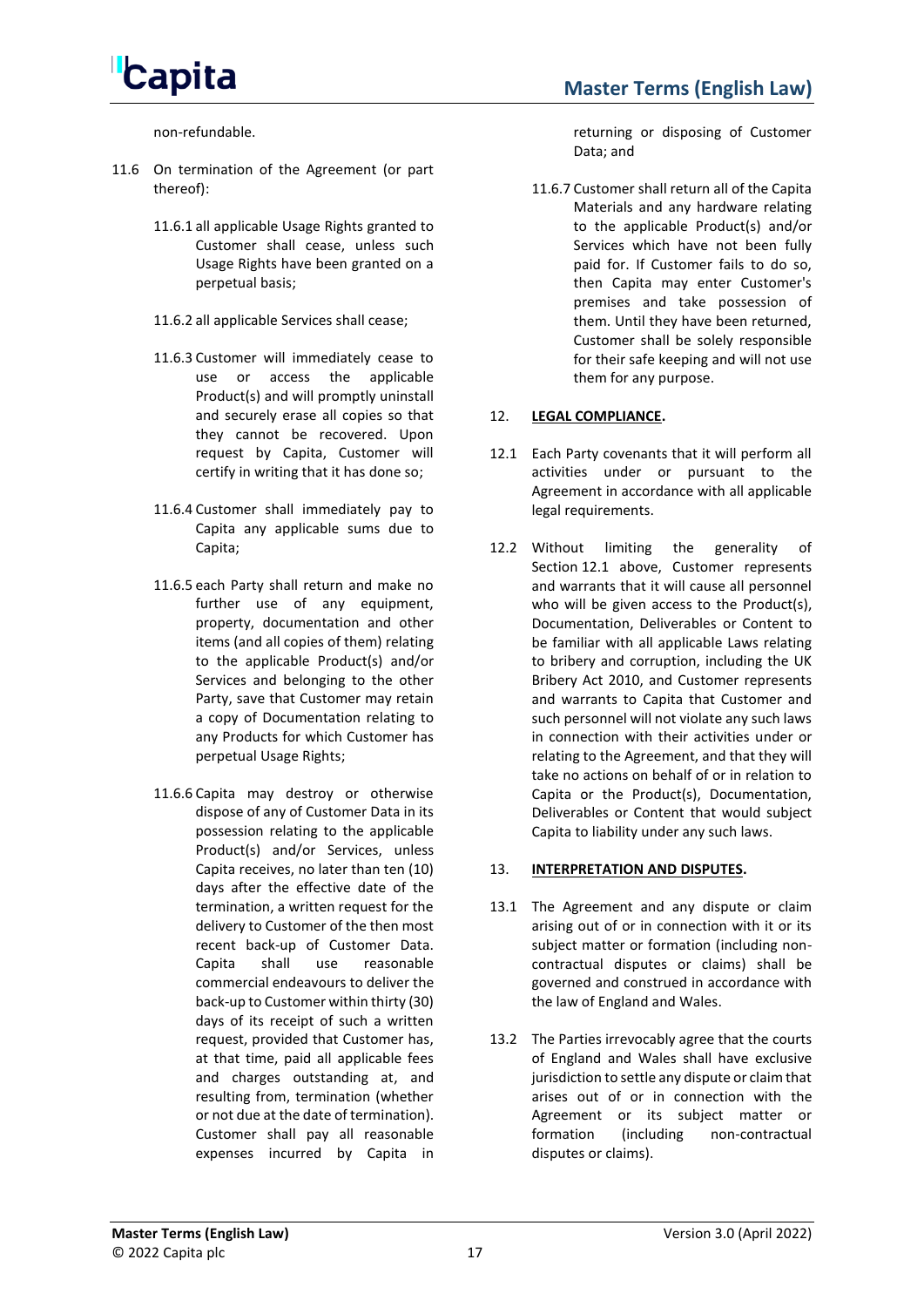- 13.3 Other than variations made in accordance with Paragraph 2 of Part G of the Product Order, no variation of the Agreement shall be effective unless it is in writing and signed by the duly authorised representatives of both Parties.
- <span id="page-17-0"></span>13.4 Before the Parties resort to litigation to solve any dispute, the Parties agree to schedule a mandatory meeting either remotely (for example, via teleconference) or at a mutually agreeable location, within ten (10) days of the date a Party gives notice of the dispute to the other Party, which meeting will be attended by a senior official of each Party. At that meeting, each Party will present its side of the dispute, and the senior officials will enter into good faith negotiations in an attempt to resolve the dispute. In the event the matter is not so resolved at such meeting or if the meeting does not take place within ten (10) days of the date a Party gives notice of the dispute to the other Party, the Parties reserve all applicable rights and remedies under the Agreement or available at law or in equity. Nothing in this Section [13.4](#page-17-0) shall prevent Capita from seeking any interim or interlocutory relief.
- <span id="page-17-1"></span>13.5 If any provision or part provision of the Agreement is or becomes invalid, illegal or unenforceable, it shall be deemed deleted, but shall not affect the validity and enforceability of the other provisions of the Agreement. If any provision or part provision of the Agreement is deemed deleted under this Section [13.5](#page-17-1) the Parties shall negotiate in good faith to agree a replacement provision that, to the greatest extent possible, achieves the intended commercial result of the original provision.
- 13.6 Any term or condition of the Agreement which expressly or by implication is required for the interpretation of the Agreement or necessary for the full observation and performance by each Party of all rights and obligations arising prior to the date of expiration or termination shall survive the expiration or termination of the Agreement for any reason.

#### 14. **GENERAL.**

14.1 The relationship of the Parties under the

Agreement is that of independent contractors. Nothing in the Agreement is intended to, or shall be deemed to, make Capita and Customer partners, joint venturers or otherwise associated in or with the business of the other. Neither Party is authorised to incur debts or other obligations of any kind on the part of or as agent for the other, or to make or enter into any commitments for or on behalf of the other Party.

- <span id="page-17-2"></span>14.2 Customer may not assign, delegate, or transfer the Agreement, in whole or in part, or any of its rights or duties hereunder without the written consent of Capita. For the purposes of the preceding sentence, and without limiting its generality, any merger, consolidation, or reorganisation involving Customer (regardless of whether Customer is a surviving or disappearing entity) will be deemed to be a transfer of rights, obligations, or performance under the Agreement for which Capita's prior written consent is required. No assignment, delegation, or transfer will relieve Customer of any of its obligations or performance under the Agreement. Any attempted assignment, delegation or transfer by Customer in violation of this Section [14.2](#page-17-2) is void. The Agreement shall be binding upon, and shall inure to the benefit of, the Parties and their respective successors or permitted assigns.
- 14.3 Capita may at any time assign, delegate, transfer, charge, sub-contract or deal in any other manner with all or any of its rights or obligations under the Agreement.
- <span id="page-17-3"></span>14.4 All notices and other communications required or permitted hereunder must be in writing and sent to the addresses set out in the Product Order and will be deemed to have been duly given:
	- 14.4.1 when delivered by hand with a copy provided by another means specified in this Section [14.4;](#page-17-3)
	- 14.4.2 one (1) day after delivery by receipted overnight delivery; or
	- 14.4.3 three (3) days after being posted by certified or registered post, proof of postage requested, with postage